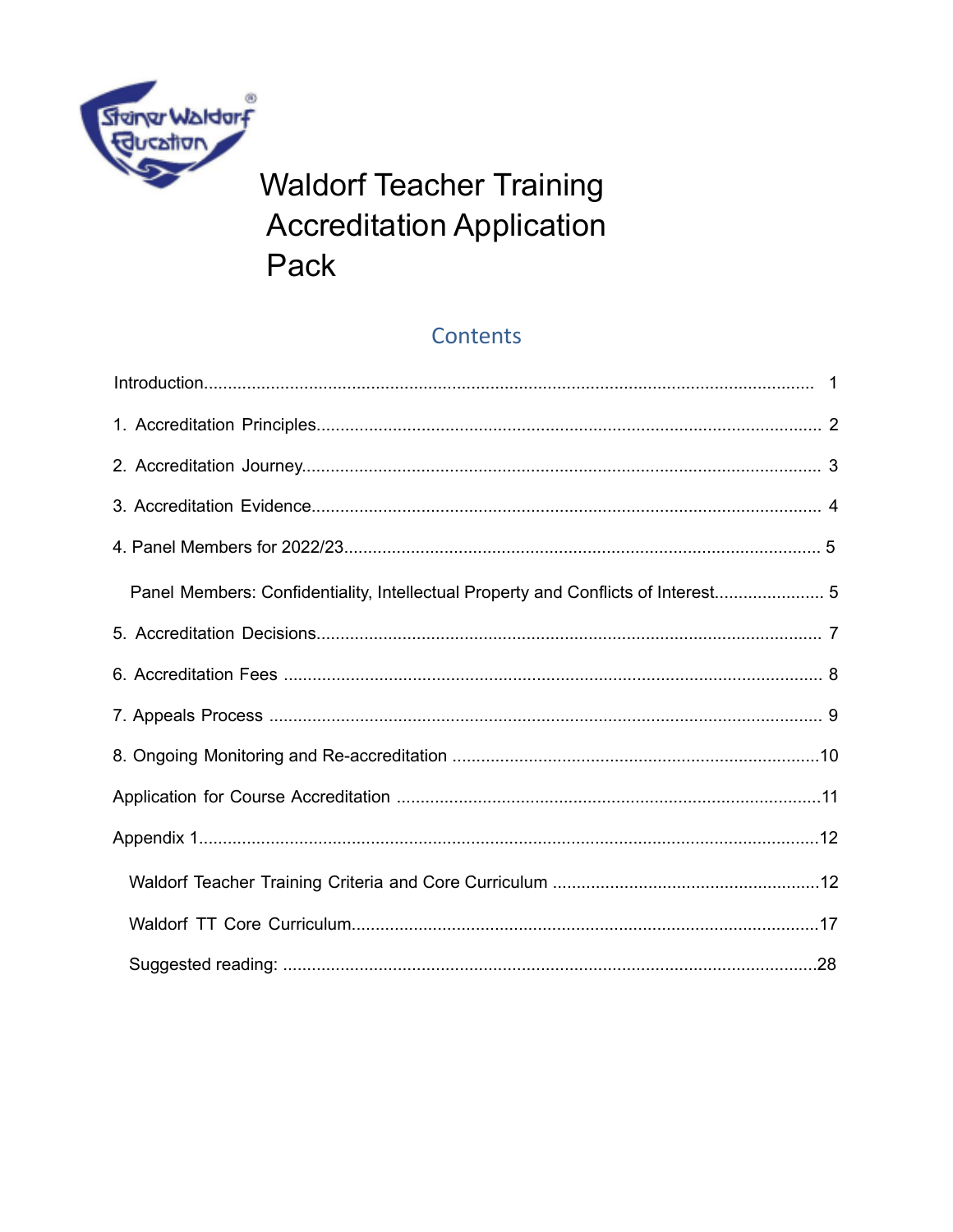### Introduction

Accreditation of Teacher Training courses for the UK will be undertaken by the Steiner Waldorf Schools Fellowship as the national body.

The aim of this document is to establish the accreditation and quality assurance processes by which teacher training providers can demonstrate that they meet the standards required by SWSF. The process is based on the standards in the Initial Waldorf Teacher Training Criteria and Core Curriculum, which is contained in the appendix and should be read in conjunction with this document.

Teaching in Waldorf education requires a complex combination of theoretical and academic knowledge, philosophical understanding, and practical and artistic skill. Becoming a Waldorf teacher necessarily involves applied learning, skill development, self-motivation, self-development and both reflective and reflexive practice.

An accreditation and quality assurance process will enable ITT providers to:

- Demonstrate their programme meets the standards required by SWSF
- Assures schools that graduates will meet the level of professional practice outlined in the Waldorf Teaching Standards
- Assures students that an accredited programme will prepare them to progress in their chosen career path
- Demonstrate that the programme adheres to the philosophy, principles and pedagogy of Waldorf education
- Enable the sharing of learning about professional formation and development within the Waldorf education in the UK and beyond
- Support the quality of Waldorf teaching and learning and confidence in the education offered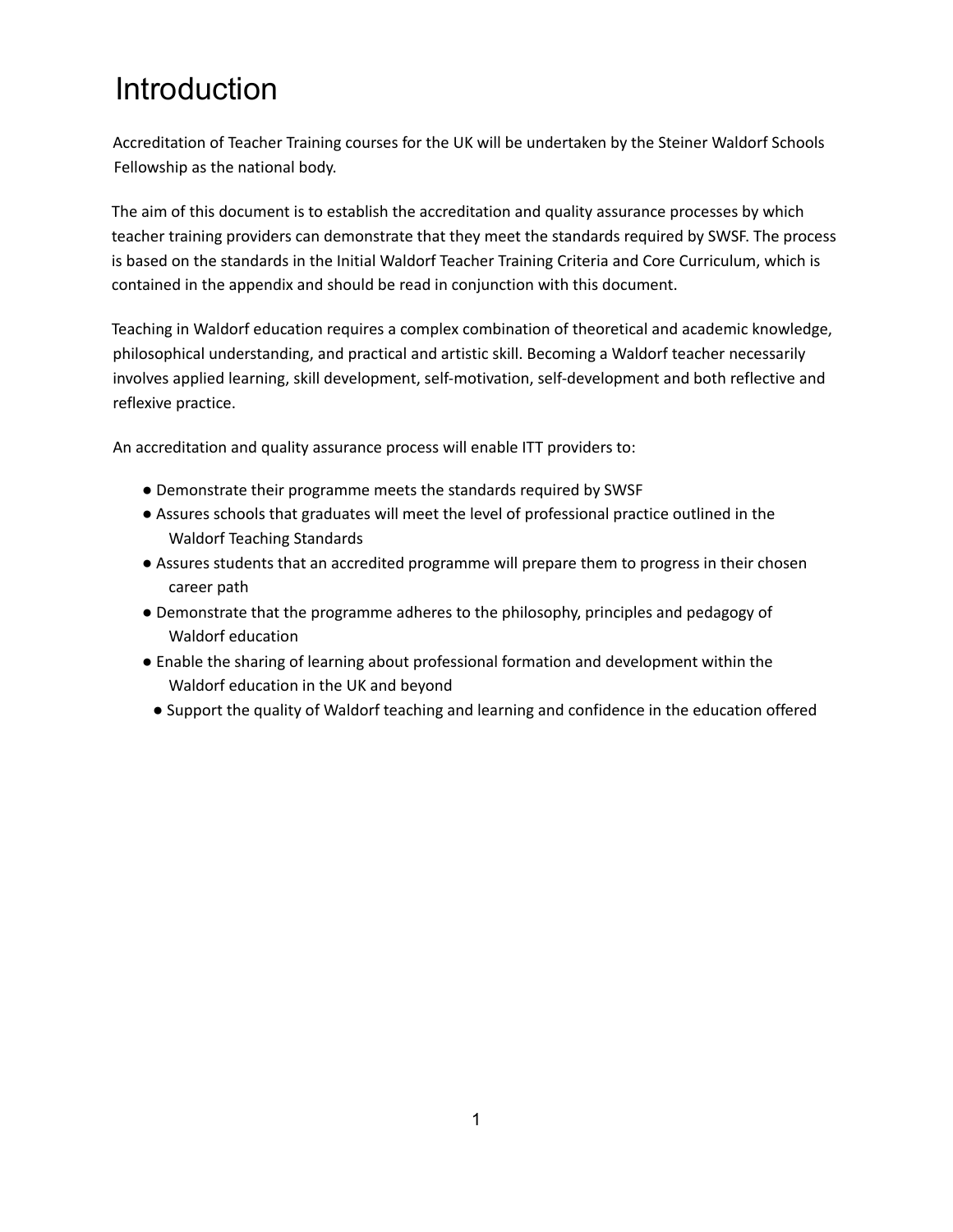# 1. Accreditation Principles

The accreditation process will follow these core principles:

Accreditation will be

- In keeping with the philosophy, pedagogy and methodology of Waldorf education
- Congruent with the children-centred approach of Waldorf education
- A transparent, fair, inclusive and collaborative process that aims to ensure and maintain professional practice standards
- Proportionate to the size and resource of Waldorf education in the UK, without compromising standards
- In keeping with the professional standards for accreditation in the UK, as described by UKAS (UK National Accreditation Body).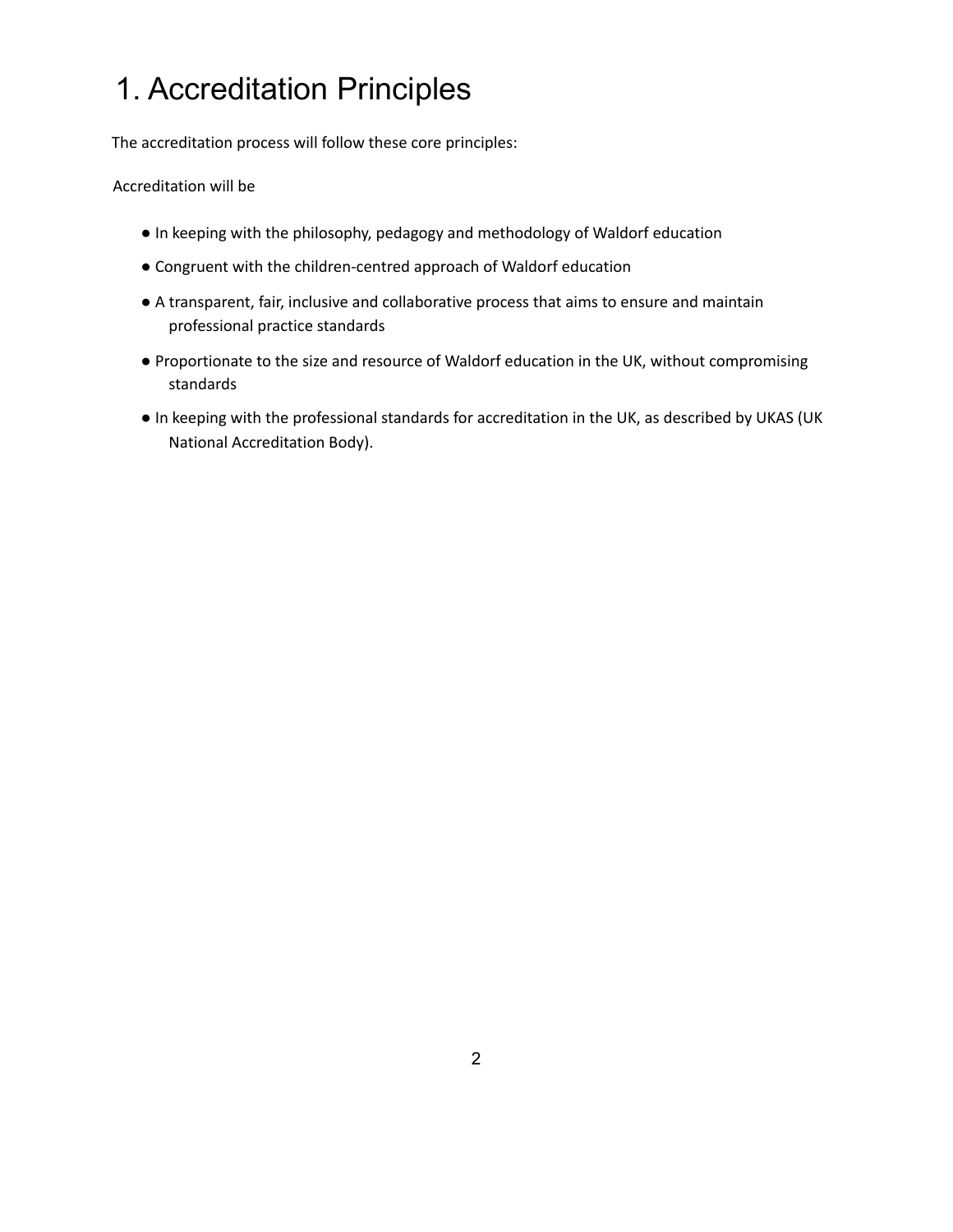# 2. Accreditation Journey

The accreditation journey will include the following elements:

1. Appointment of an Accreditation Mentor appointed by SWSF to accompany TT providers through the accreditation journey

2. The Accreditation Mentor will support the provider as far as possible to be confident their programme meets accreditation standards and they have prepared a strong submission. 3. The mentor will have an initial conversation with a provider to establish readiness for accreditation and understanding of the process

- 4. With the support of the mentor, the provider will prepare a portfolio of documentary evidence for initial accreditation submission. There will be an accreditation visit by the mentor to the provider to meet with staff, students & key stakeholders, in order to validate the evidence in the submission (this may include a training observation)
- 5. The mentor will provide a guide to the evidence portfolio, the portfolio documents, and a report to the Accreditation Panel, including their initial recommendations
- 6. The panel will select 3-4 areas of evidence to examine in more detail, and will take account of the report and recommendations of the mentor
- 7. The accreditation panel will meet with the mentor to discuss the submission and any questions.
- 8. The panel will meet with the course leader(s) to discuss their submission and any further questions
- 9. The panel will meet to make their final accreditation decision and will provide this in writing to both the course leader(s) and SWSF.

Where there is dual accreditation (e.g. with universities) as far as possible timetabling and evidence requirements should be coordinated to reduce duplication and meet key deadlines.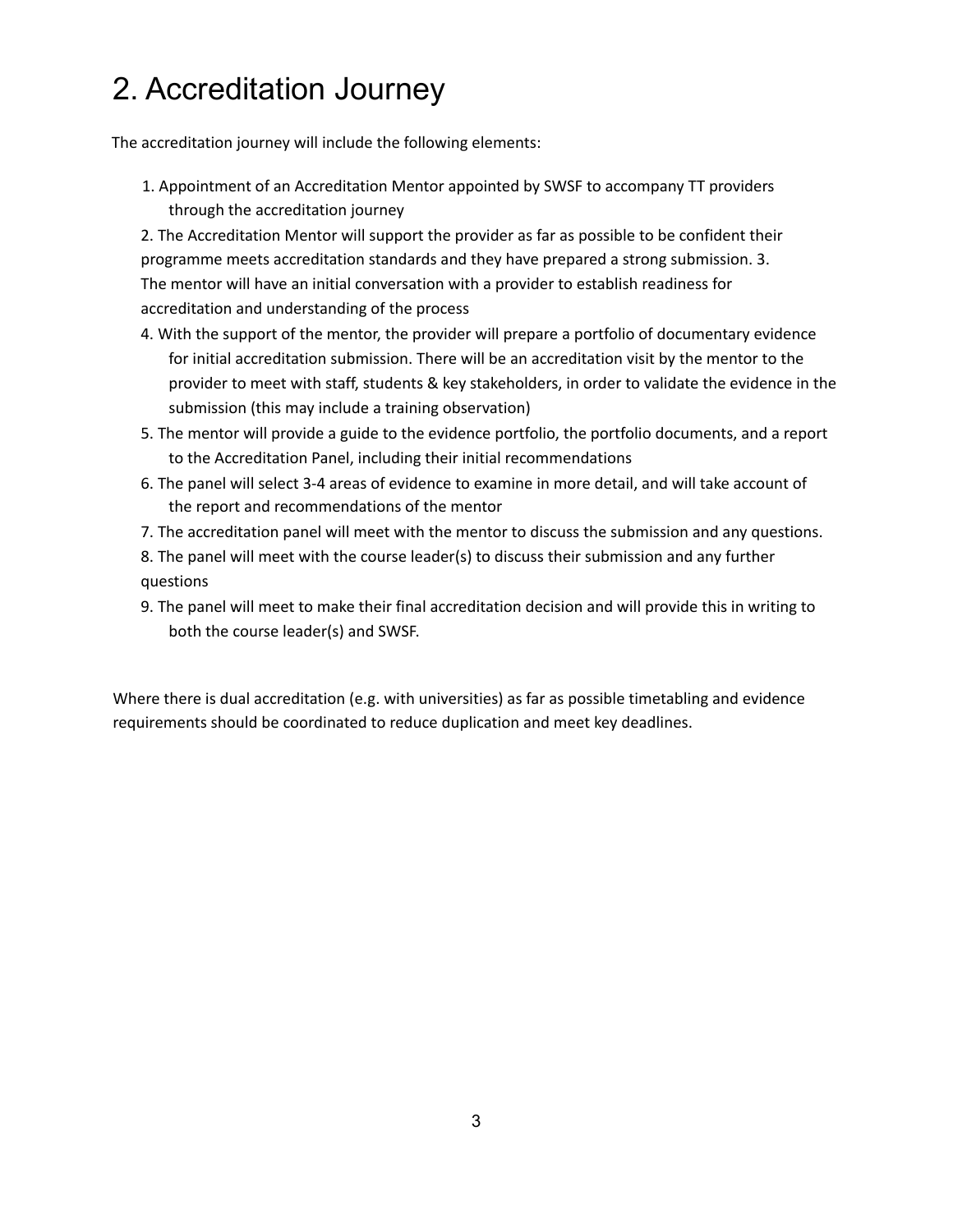### 3. Accreditation Evidence

A range of evidence will be required, in relation to different aspects of the submission, to demonstrate that the accreditation criteria are met in full. This will comprise both documentary evidence, artefacts and conversations with key stakeholders, including:

- 1. Programme governance and financial viability and compliance
- 2. Evidence of need for programme and stakeholder engagement
- 3. Student recruitment, retention, satisfaction and career progression
- 4. Pedagogy, curriculum and teaching materials
- 5. Assessment process and sample portfolios
- 6. Programme staff qualifications and competency
- 7. Quality assurance, evaluation and improvement
- 8. A log/record of complaints and their resolution.
	- 9. Supporting evidence from key stakeholders including staff, programme students, schools.
- 10. Evidence relating to both programme delivery and outcomes, for example post-qualification assessments from schools
- 11. Evidence of continuing professional development
- 12. Use of peer mentoring, observation and assessment including student to student, staff to staff and across providers.
- 13. Evidence of equality & diversity strategy, including recruitment, APLA etc.
- 14. Independent validation/External Examiner reports.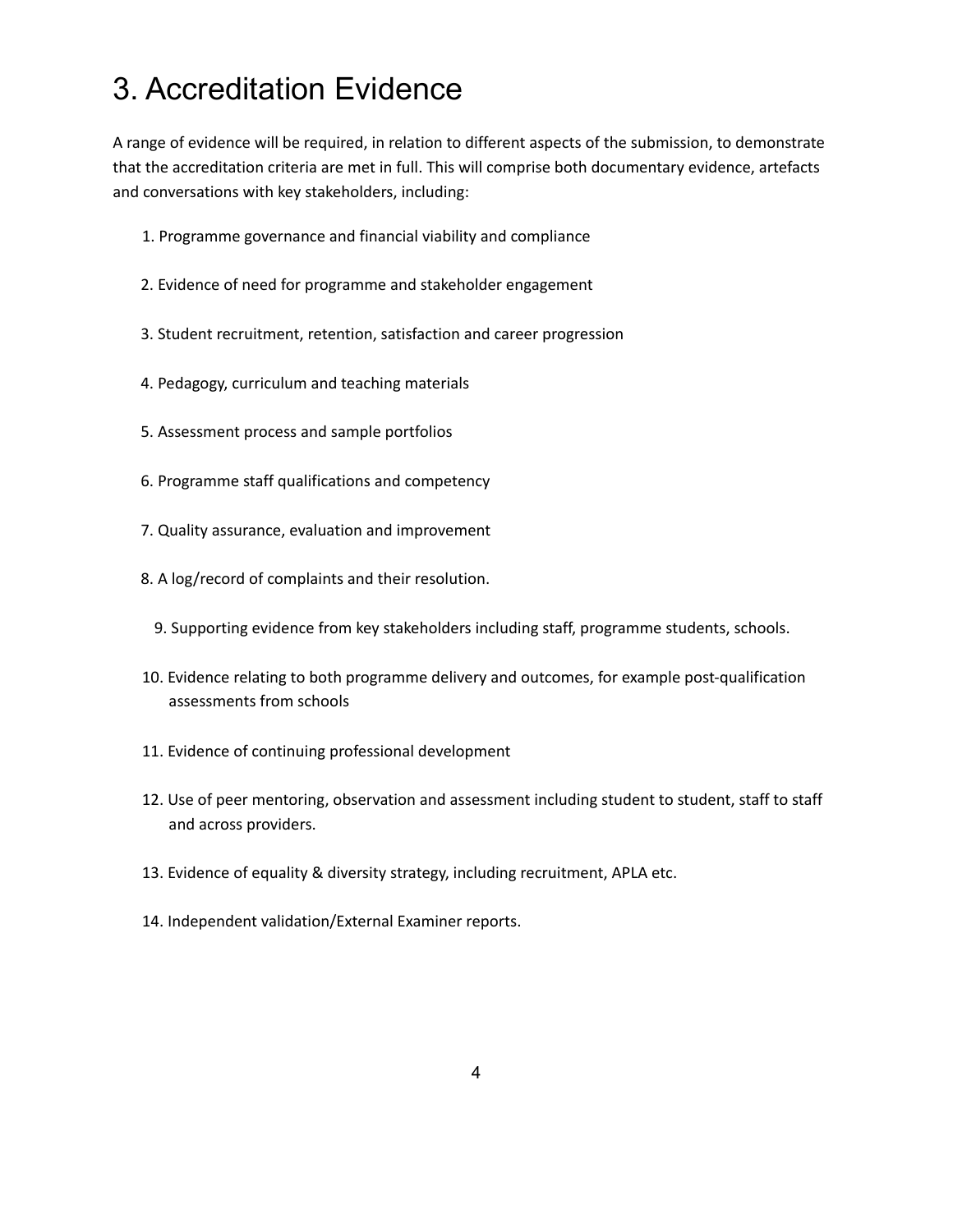### 4. Panel Members for 2022/23

**Margareta van Raemdonck**, President of the European Council for Steiner Waldorf Education, has a long history of expertise in Waldorf education. A teacher (De Zonnewijzer Steinerschool, Leuven, 1989-2014), school leader (De Zonnewijzer Steinerschool, 2001-2014), representative in the national federation (2004-2019), pedagogical director (Scholengemeenschap Steinerscholen Secundair Onderwijs, Ghent, 2014 – 2019) and a founding member of E-Learning Waldorf, she has a thorough understanding of the needs of Waldorf schools when appointing and supporting new teachers.

**Dr. Martyn Rawson** was co-founder of York Steiner School in 1979. He has also taught in Stuttgart, at Botton Village School and Michael Hall, and now teaches at the Christian Morgenstern Waldorf school in Hamburg. Martyn teaches on the Master Programme of the Freie Hochschule Stuttgart and is currently Honorary Visiting Professor at the National Tsing Hua University in Taiwan. Martyn was a key editor of the 'Yellow Book' – *The Tasks and Content of the Steiner Waldorf Curriculum*, and has published a wide range of academic articles on Waldorf Education and Waldorf teacher training. Martyn has also been instrumental in developing the Steiner Waldorf Schools Fellowship revised curriculum and Art of Teaching app.

**Diana Ball** Originally a project manager in management consulting, Diana has been a Waldorf teacher since 2001. From 2012 to 2019 she was Education Lead at Elmfield Rudolf Steiner School, guiding the school through its successful Ofsted inspection in 2019. Diana is still involved with the school as Examinations Officer alongside studying for her MA in Dyscalculia Research and Practice. Diana has been a trustee of the Steiner Waldorf Schools Fellowship since 2020, and will convene meetings of the accreditation panel.

#### **Panel Members: Confidentiality, Intellectual Property and Conflicts of Interest**

All panel members will sign an agreement/statement about confidentiality, intellectual property and conflicts of interest. Material provided in the course of the accreditation process, by SWSF, training providers, accreditation mentor or any other person, remains confidential to the copyright owner and must not be divulged to any other person without written agreement. Except where specifically agreed otherwise, all material, data, information etc. provided or viewed during the course of the accreditation process will remain the intellectual copyright of whoever produced it and must not be used, reproduced or shared without their permission.

Protective measures will be taken by everyone to handle data and information in ways that ensure appropriate security in private and public spaces, including protection against unlawful or unauthorised processing, access, loss, destruction or damage. Panel members must keep all material securely, in a password protected folder/device and must destroy all confidential information after the panel decision has been made and accepted.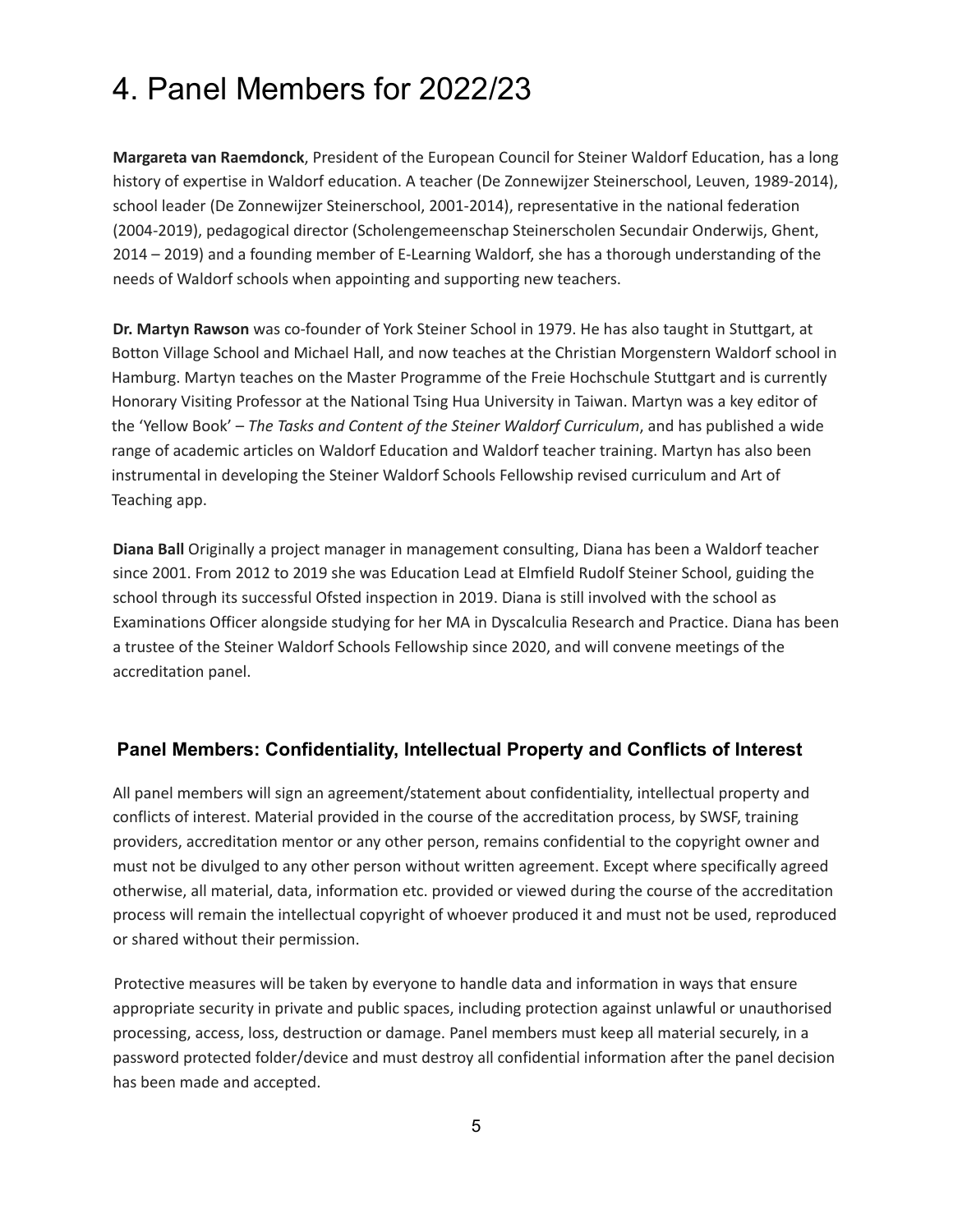Any allegations of misconduct, complaint, concern or suspected wrongdoing regarding confidentiality, data protection and management or other data protection concerns should be reported to Fran Russell, executive director of SWSF.

Panel members will be expected to sign the confidentiality agreement and declare any potential conflict of interest before taking up membership of the panel. Additionally, any conflict of interest relating to a specific course application must be declared before the relevant panel meetings. This would include being an adviser to the course, visiting tutor or lecturer. Core course team members will not normally be eligible to sit on the panel, and never for the course they provide.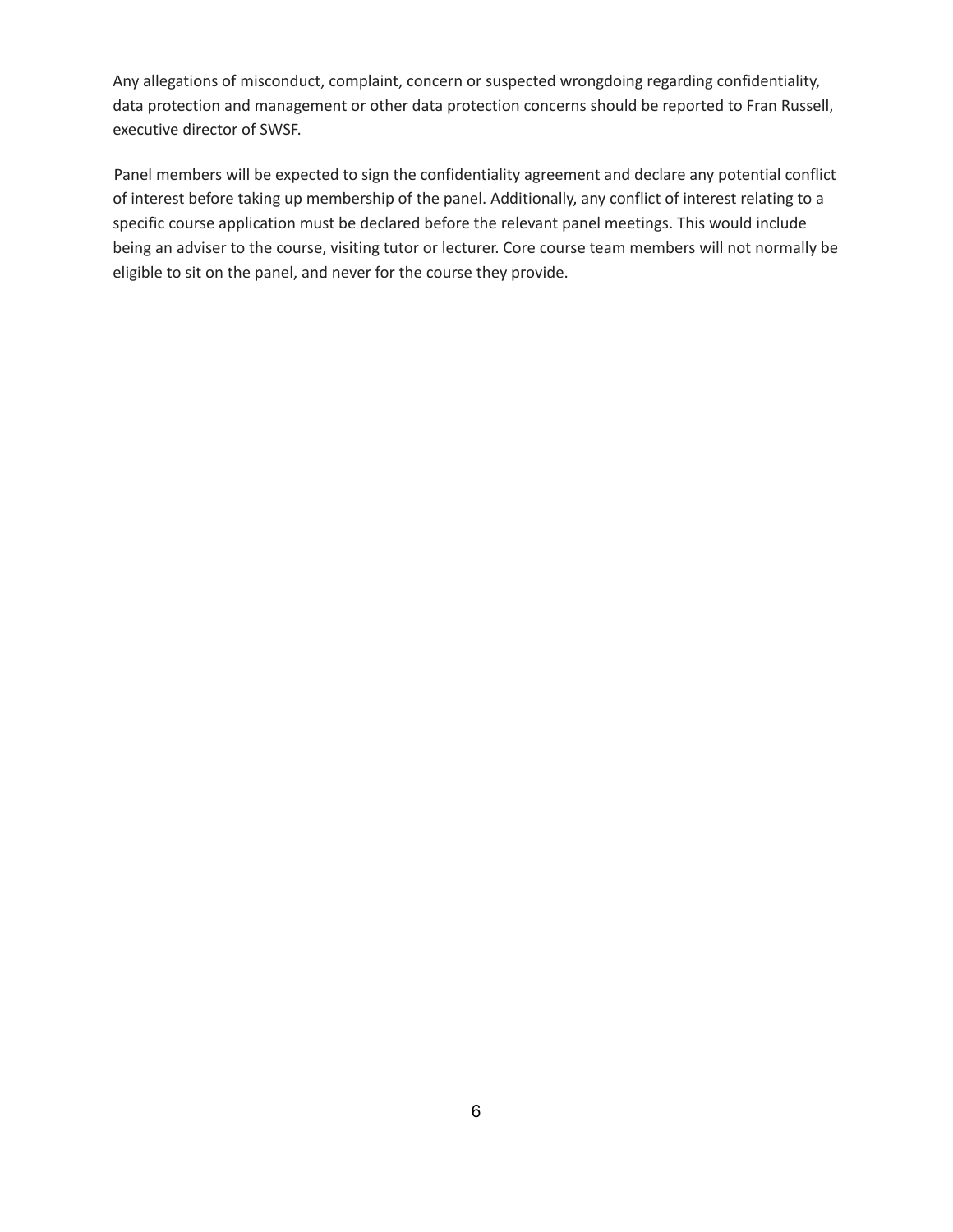### 5. Accreditation Decisions

The Accreditation Mentor will support the provider as far as possible to be confident their programme meets accreditation standards and they have prepared a strong submission. The Accreditation Panel may make the following decisions:

- 1. Accreditation agreed/re-validated without conditions
- 2. Accreditation agreed with recommendations (which may be adopted by provider but are not required) e.g. minor good practice improvements
- 3. Accreditation agreed with conditions: the programme may start/continue, with improvements made within a set timescale (normally 6-12 months)
- 4. Accreditation agreed with requirements: programme can only proceed/claim accreditation once the required improvements are made
- 5. Accreditation withdrawn or not granted: this is only expected to be used rarely, as the Accreditation Mentor aims to work with the provider to ensure validation can be achieved. It may happen at initial accreditation, revalidation or at any point during the academic cycle if substantiated serious concerns arise about the quality of the programme.

There will be an appeals process where accreditation is not granted or is suspended or is awarded with conditions or requirements.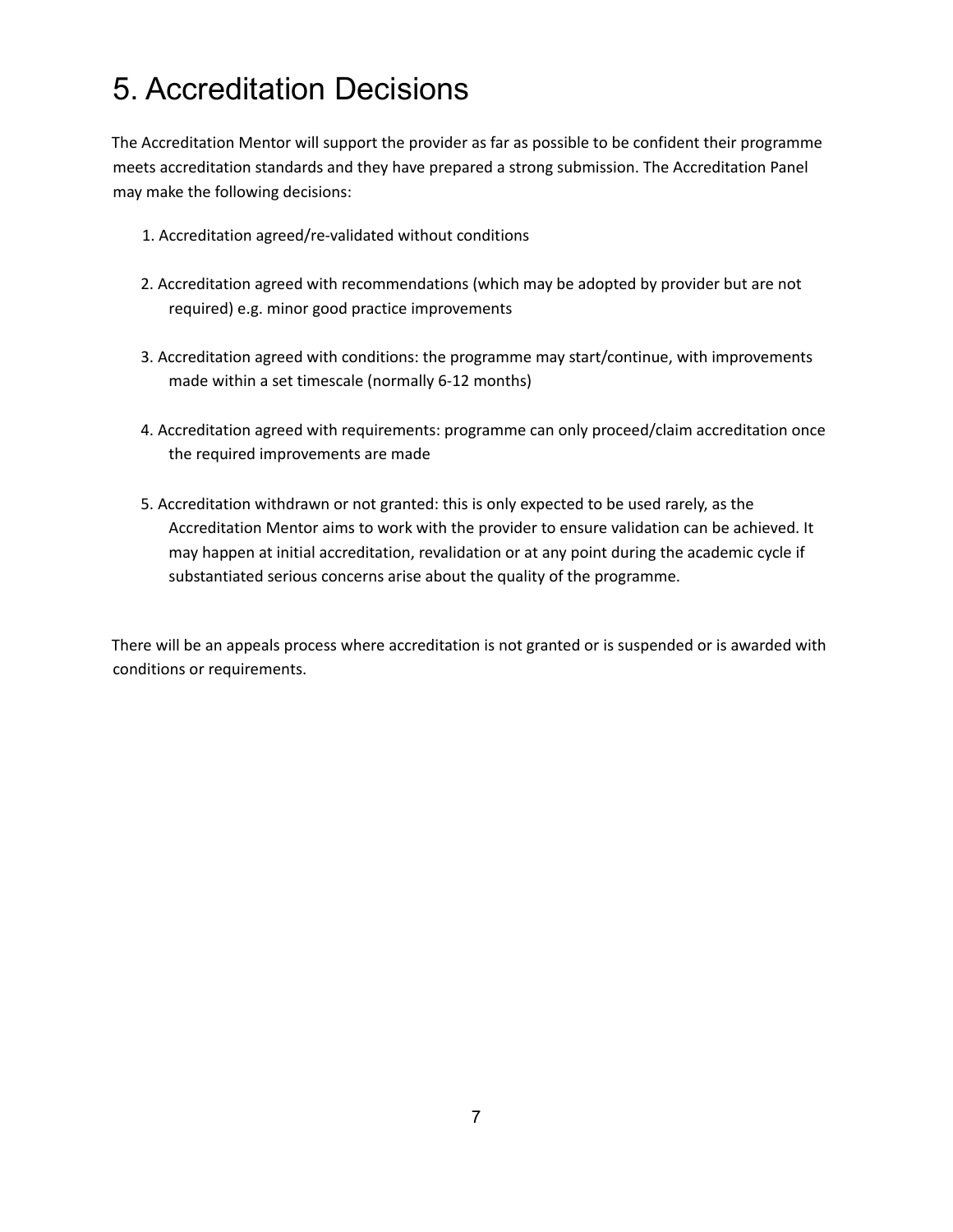### 6. Accreditation Fees

There is a cost to accreditation, and this will need to be covered by the Teacher Training providers. It is expected that this will comprise an initial validation fee, then an annual subscription that covers yearly QA monitoring, occasional QA inspection, including after conditions/requirements have been completed, and 5-yearly revalidation.

| Fees:                             |                |
|-----------------------------------|----------------|
| Non-refundable Application Fee    | £500           |
| Full Initial Accreditation *      | £7000          |
| Annual Fee **                     | £500           |
| QA or additional Monitoring Visit | £800 per visit |
|                                   |                |

\*Including accreditation mentor, 1 site visit and panel process. Mentoring time is limited to a maximum of 10 full days. Any additional time will be charged at a daily rate

\*\*To include assessment of annual monitoring report and ongoing promotion of accredited courses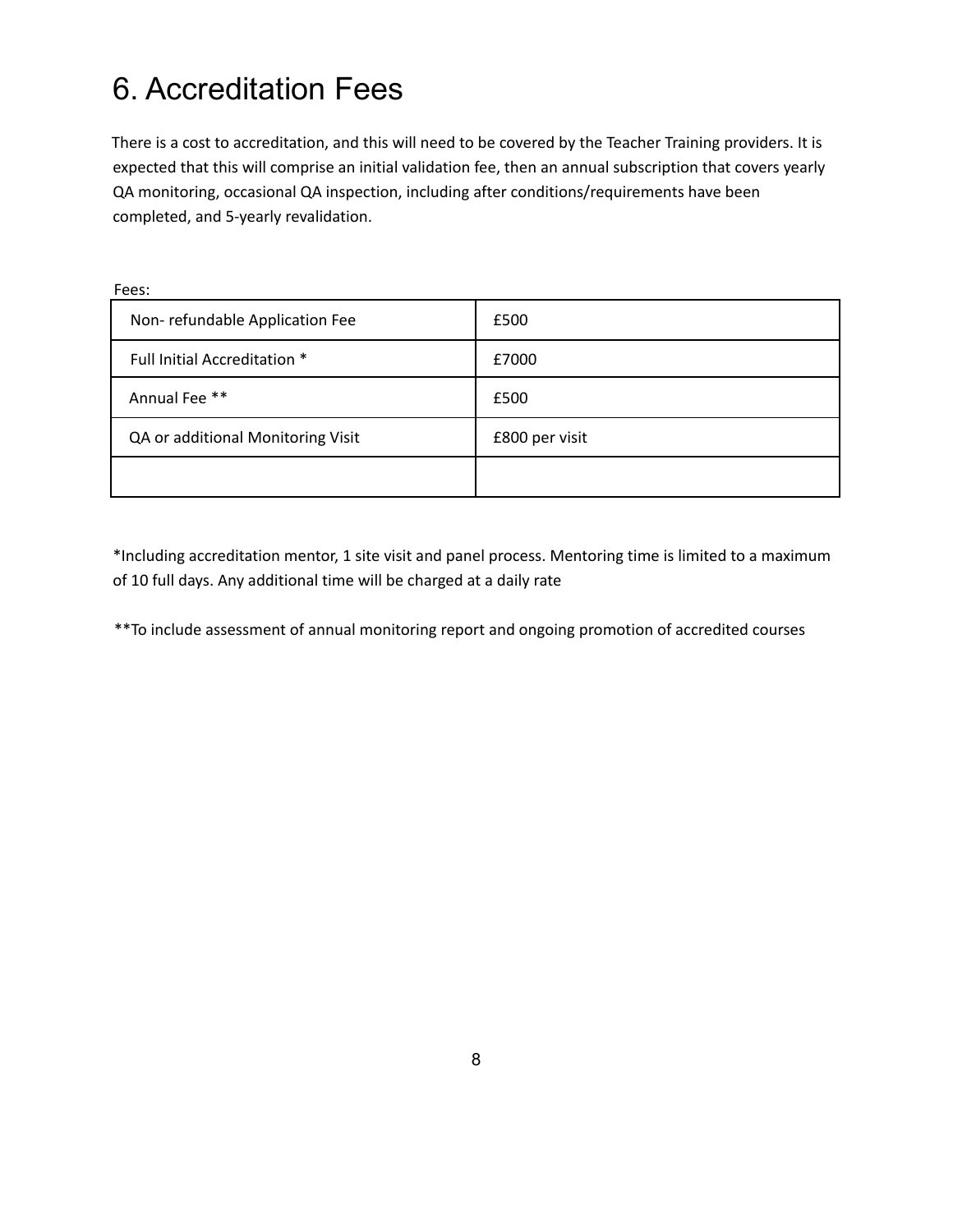# 7. Appeals Process

Please put your request for an appeal in writing to Fran Russel, executive director SWSF

The Chair of the Board of Trustees for the SWSF will convene an appeals panel consisting of SWSF chair of trustees, one other SWSF trustee and Melanie Reiser (for 2022/23) (exec director AWSNA) as a suitably qualified person independent of the SWSF and a panel chair will be appointed.

The Panel chair will contact you within 5 working days to inform you of the procedures and the composition of the panel. This will include the date and time of the hearing – normally within 21 working days.

If the appellant wishes to supply any further information, they should do so at least five days before the Panel Hearing.

The Panel will review the process and decisions made during the original accreditation process, taking into account any additional information provided.

Following the hearing the Panel Chair will inform the appellant of the decision in writing within 5 working days.

The decision of the Panel will be final. Copies of all documentation will be kept securely and confidentially for six years.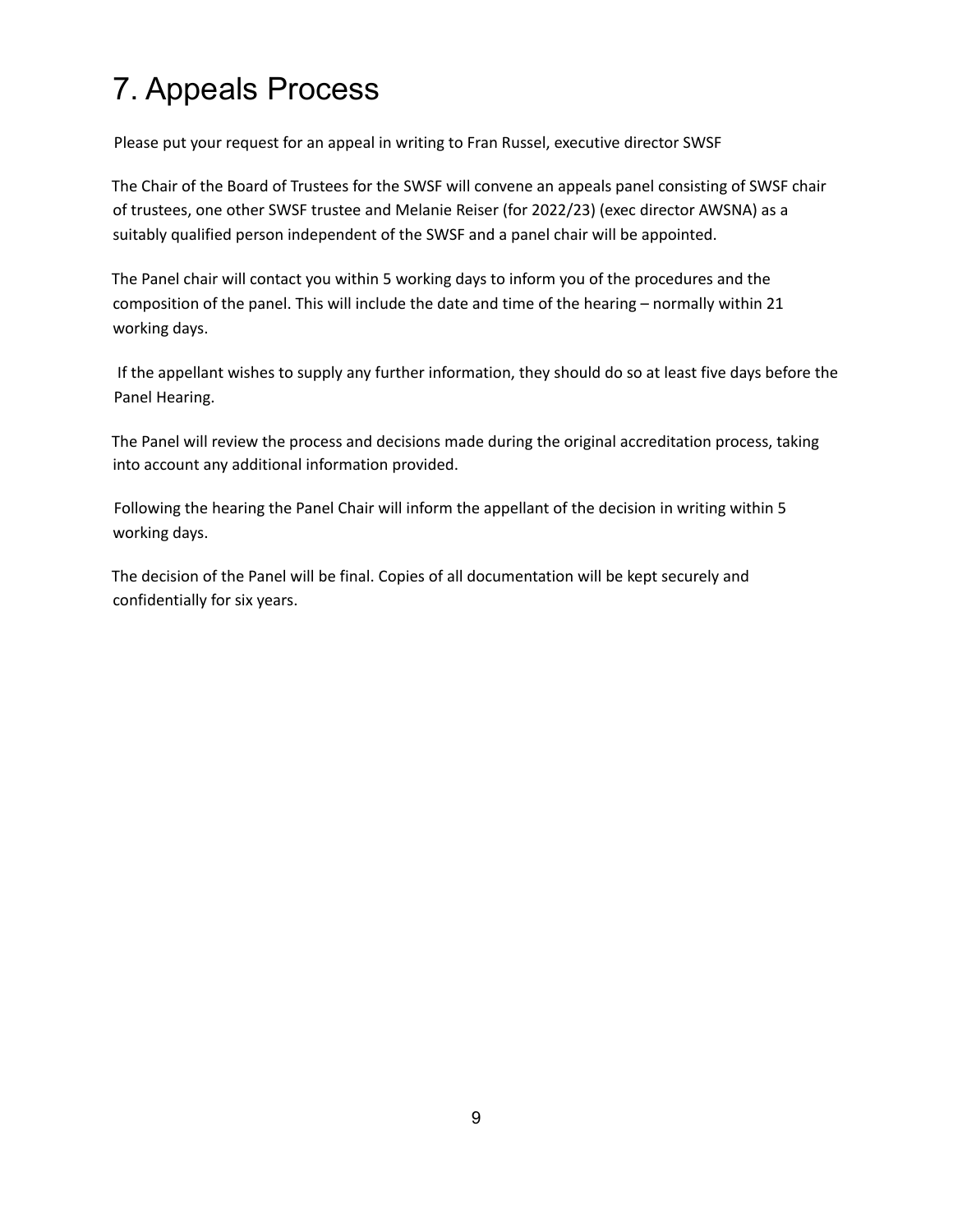### 8. Ongoing Monitoring and Re-accreditation

Accredited courses will be expected to submit annual monitoring reports to SWSF within 3 months of the end of the provider's academic year. This should include:

- Student data (recruitment numbers, sociodemographics/diversity, attendance and retention rates, alumni destinations)
- A summary of student voice reports, e.g. from questionnaires etc
- Any changes to key members of staff
- Any changes to course structure and/or curriculum
- A summary of results and outcomes, including exam board and external examiner reports
- Any partner organisation quality assurance and evaluation reports
- Feedback from schools and placement settings
- Any complaints and their resolutions
- A brief improvement/development plan.

#### **Modifications to programmes**

Where a provider wants to make changes to an accredited programme outside of the scheduled revalidation process, they should initially discuss the proposed changes with their accreditation mentor, who will advise whether the changes are regarded as minor, substantial or major. In each case, different actions are required:

**Minor modifications** (e.g. change in credit value of modules, amendments to module titles, learning outcomes etc.; changes to assessment criteria, within the overall quality framework). Such changes should be formally reported to the accreditation mentor.

**Substantial modifications** (e.g. substantial change in curriculum design, significant changes in programme management). Such changes should be formally reported to the accreditation mentor and will be considered in consultation with the accreditation panel, who may request additional information and assurances from the provider before endorsing the modifications.

**Major modifications** (e.g. curriculum redesign, creating new pathways through a programme which may affect or overlap with a Waldorf Teacher Training programme). Such changes should be formally reported to the accreditation mentor, and may require an additional visit/

Providers can expect occasional quality assurance visits from an accreditation mentor. These will be arranged in advance at a mutually convenient time.

Re-accreditation will be managed on a five-yearly cycle, unless significant concerns or complaints are raised with SWSF.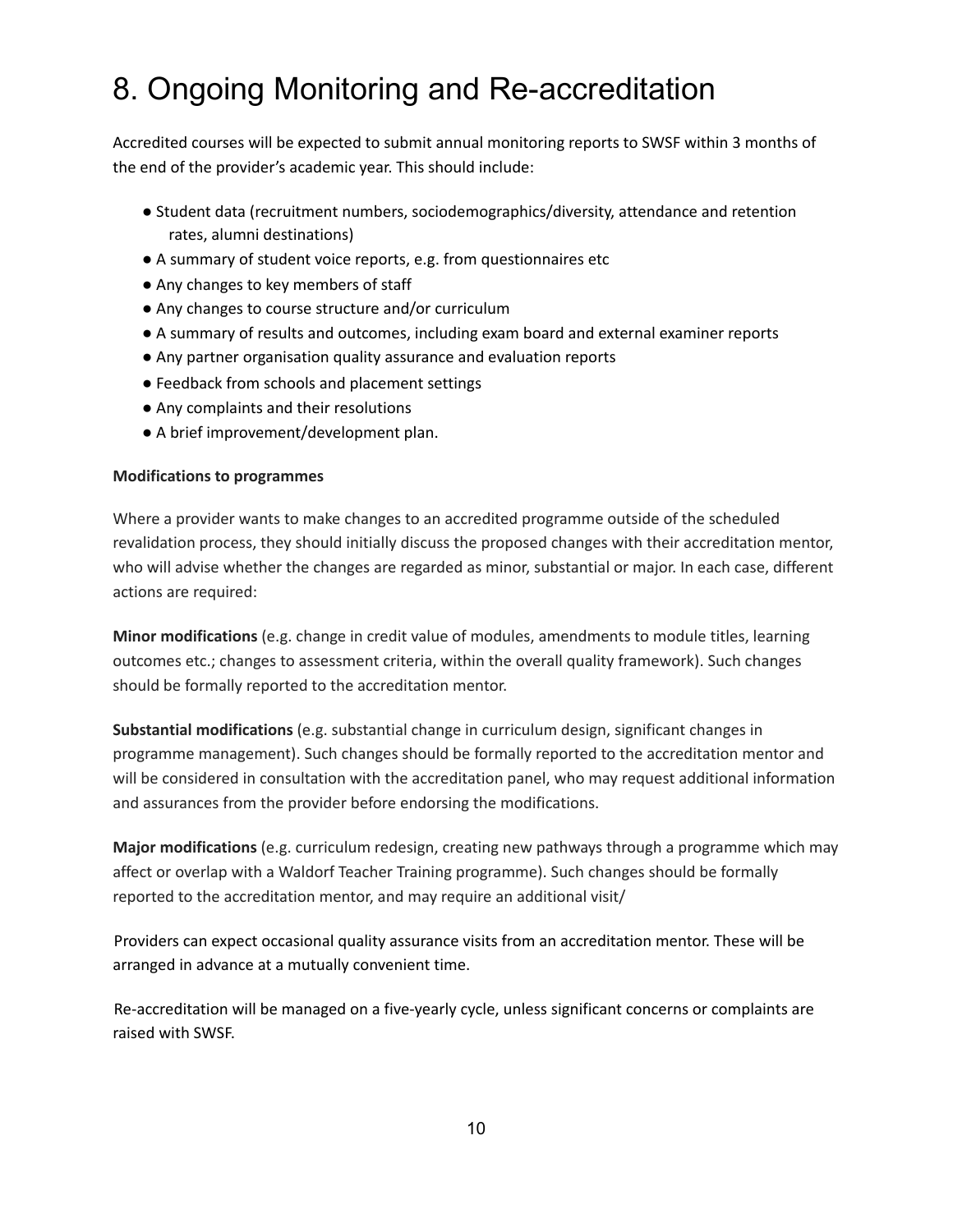

# Application for Course Accreditation

### **To be completed and returned to the SWSF**

| Course Name:           |
|------------------------|
| Course Director:       |
| Teaching Institution:  |
| Length of course:      |
| Qualification offered: |
| <b>Brief Overview:</b> |
|                        |

11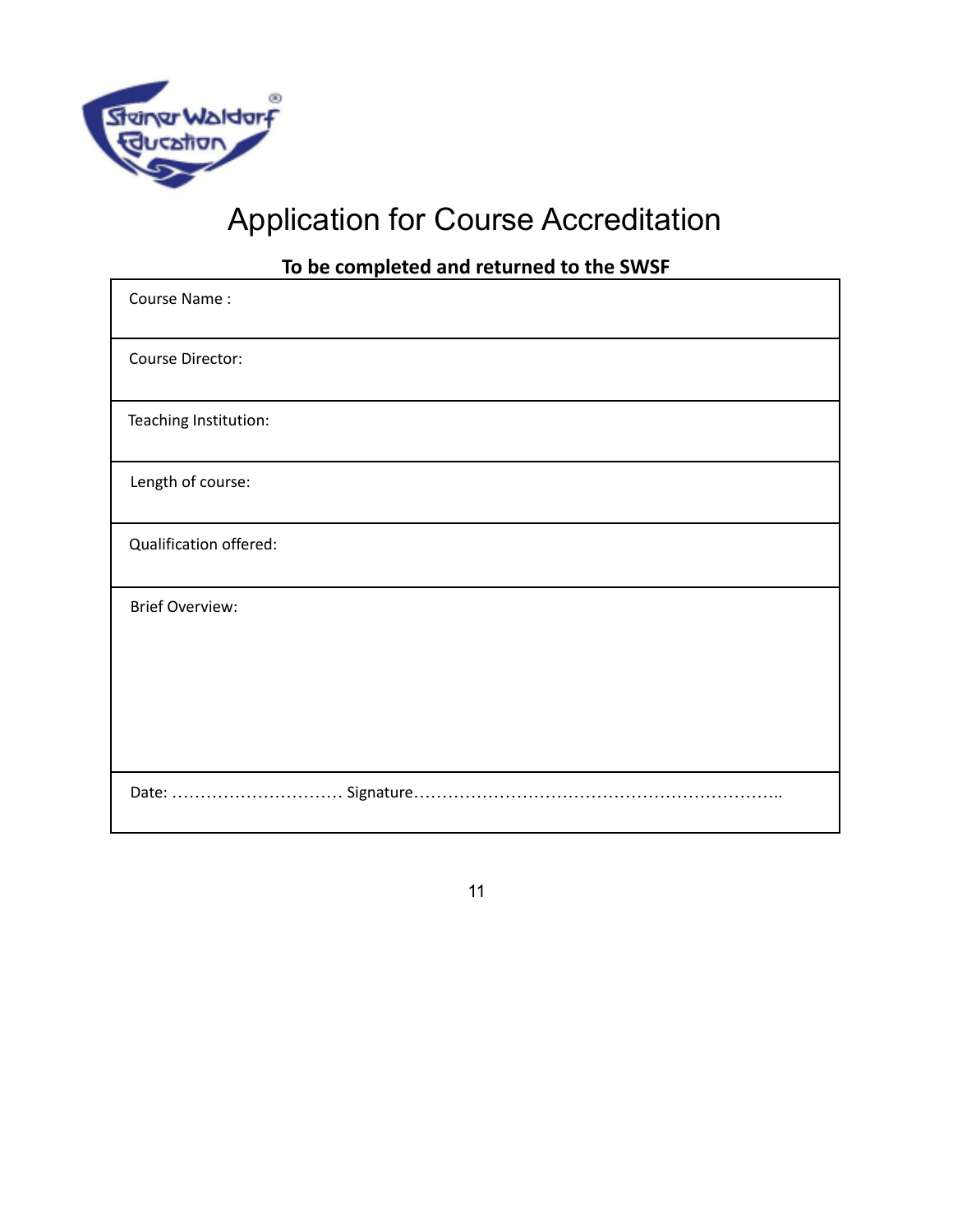

Teaching in Waldorf education requires a complex combination of theoretical and academic knowledge, philosophical understanding, and practical and artistic skill. Becoming a Waldorf teacher necessarily involves applied learning, skill development, self-motivation, self-development and both reflective and reflexive practice.

#### **CRITERION 1: ENTRY CRITERIA**

#### **C1.1 GCSE standard equivalent**

All accredited Waldorf TT providers must ensure:

- that all entrants have achieved a standard equivalent to a grade 4 in GCSE examinations in English and mathematics, a Higher English SCVQ Level 6 and National 5 Maths, or recognised international equivalents and
- that all who intend to train to teach pupils as a class teacher in the lower school, or as a science or outdoor specialist, additionally have achieved a standard equivalent to a grade 4 in the GCSE examination in a science subject

Providers should consider the full range of applicants' knowledge, skills, academic background and prior experience to judge whether they have the capability to meet the Waldorf Teachers' Standards in the time planned for their training. Prior to the award of a teaching qualification, providers must assure the trainees' English and mathematics. Providers must assure that trainees demonstrate competence in the following areas:

- Speaking, listening and communicating are fundamental to a teacher's role. Teachers should use standard English grammar, clear pronunciation and vocabulary relevant to the situation to convey meaning, questions, information, concepts and ideas with clarity. Teachers should read fluently and with good understanding.
- Writing by teachers will be seen by colleagues, pupils and parents and, as such, it is important that a teacher's writing reflects the high standards of accuracy their professional role demands.
- Teachers should be able to complete mathematical calculations fluently with whole numbers, fractions, decimals and percentages. They should be able to solve mathematical problems using a variety of methods and approaches including: estimating and rounding, sense checking answers, breaking down problems into simpler steps and explaining and justifying answers using appropriate language.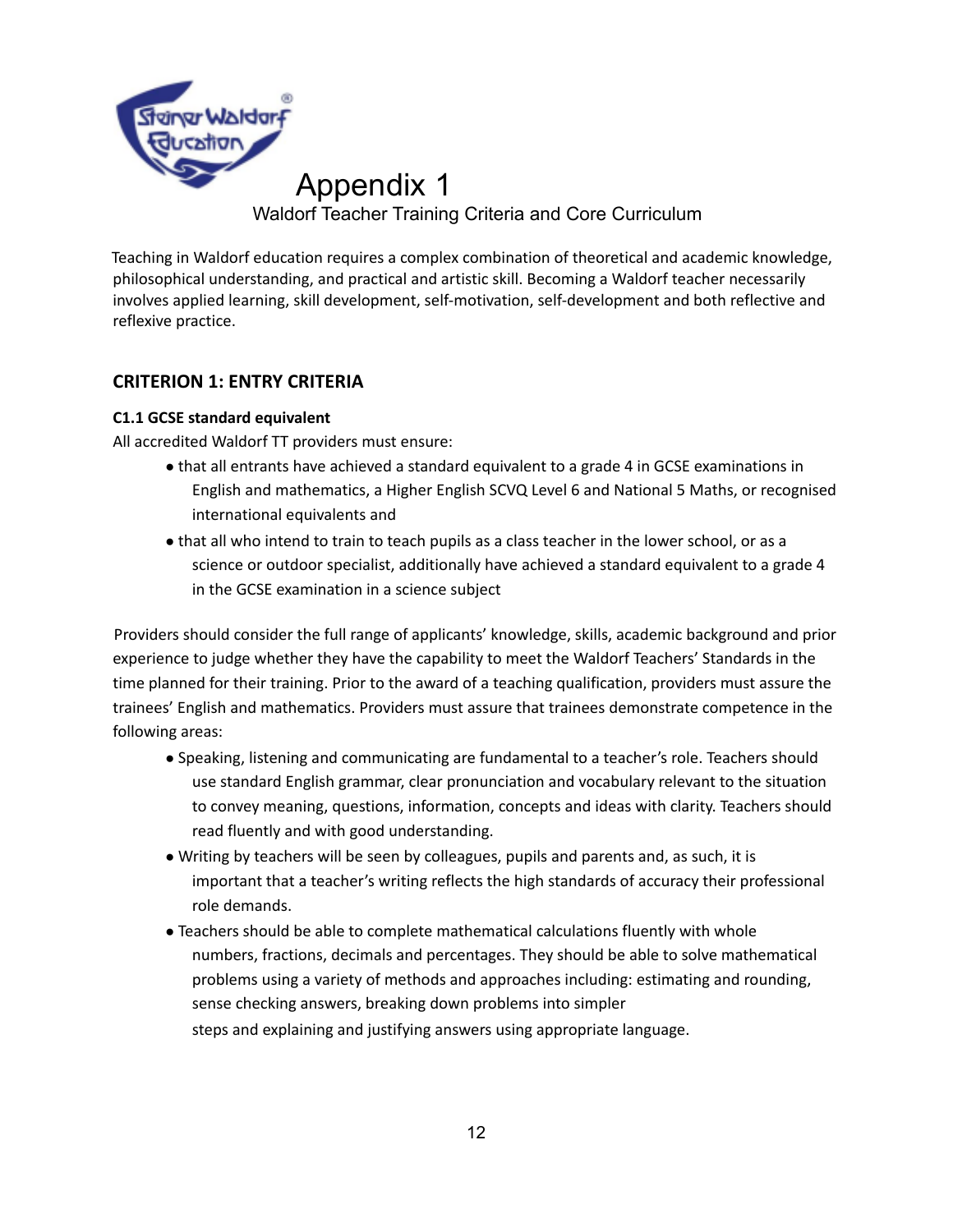Any work to address shortfalls in English and mathematics must be undertaken by the trainee teacher in addition to other aspects of their training. It is the trainee's responsibility to secure fundamental English and mathematics, whereas responsibility for assurance lies with the provider. Fundamental English and mathematics may be implemented, supported and assured in different ways by different providers.

#### **C1.2 Degree Criteria**

All accredited Waldorf TT providers for those who intend to teach pupils aged 6-19 must ensure that all entrants hold a first degree of a United Kingdom higher education institution, or equivalent qualification. This requirement may be waived for teachers training in a specialist subject, where an equivalent level of learning in their specialist subject (e.g. Eurythmy, woodwork, gardening etc) can be evidenced in alternate ways, and where these trainees can demonstrate a level of critical thinking and reflection equivalent to that expected at Level 6.

#### **C1.3 Suitability**

All accredited Waldorf TT providers must ensure that all entrants, as part of the provider's selection procedures, have taken part in a rigorous selection process designed to assess their suitability to train to teach. To comply with equality legislation, providers must ensure that interview procedures promote equality of opportunity and avoid discrimination.

- Waldorf TT providers should consider the full range of applicants' knowledge, skills, academic background and prior experience to judge whether they have the capability to meet the Waldorf Teachers' Standards in the time planned for their training.
- Providers have a responsibility to ensure that trainees are able to train to teach without significant negative impact on their health and wellbeing.
- Providers should have regard to the Keeping Children Safe in Education statutory guidance, or local equivalent, ensuring that all trainees have been subject to appropriate pre-selection checks,

including DBS (or local equivalent) criminal record checks and children's barred list information. Candidates who have lived and worked outside the UK must undergo the same checks as all other staff in schools and colleges, plus further checks following guidance on criminal record checks for overseas applicants and recruiting teachers from overseas.

● Providers should expect students to account for any gaps in employment, and should take up a minimum of two references, including a reference from the trainee's last employer and at least one professional and/or academic reference.

#### **C1.4 Prior Teaching Qualifications**

Where a teacher training course has a PGCE/QTS equivalent as an entry requirement, evidence from trainees' prior qualification and experience may be used in meeting the Waldorf Teacher Training requirements and core curriculum.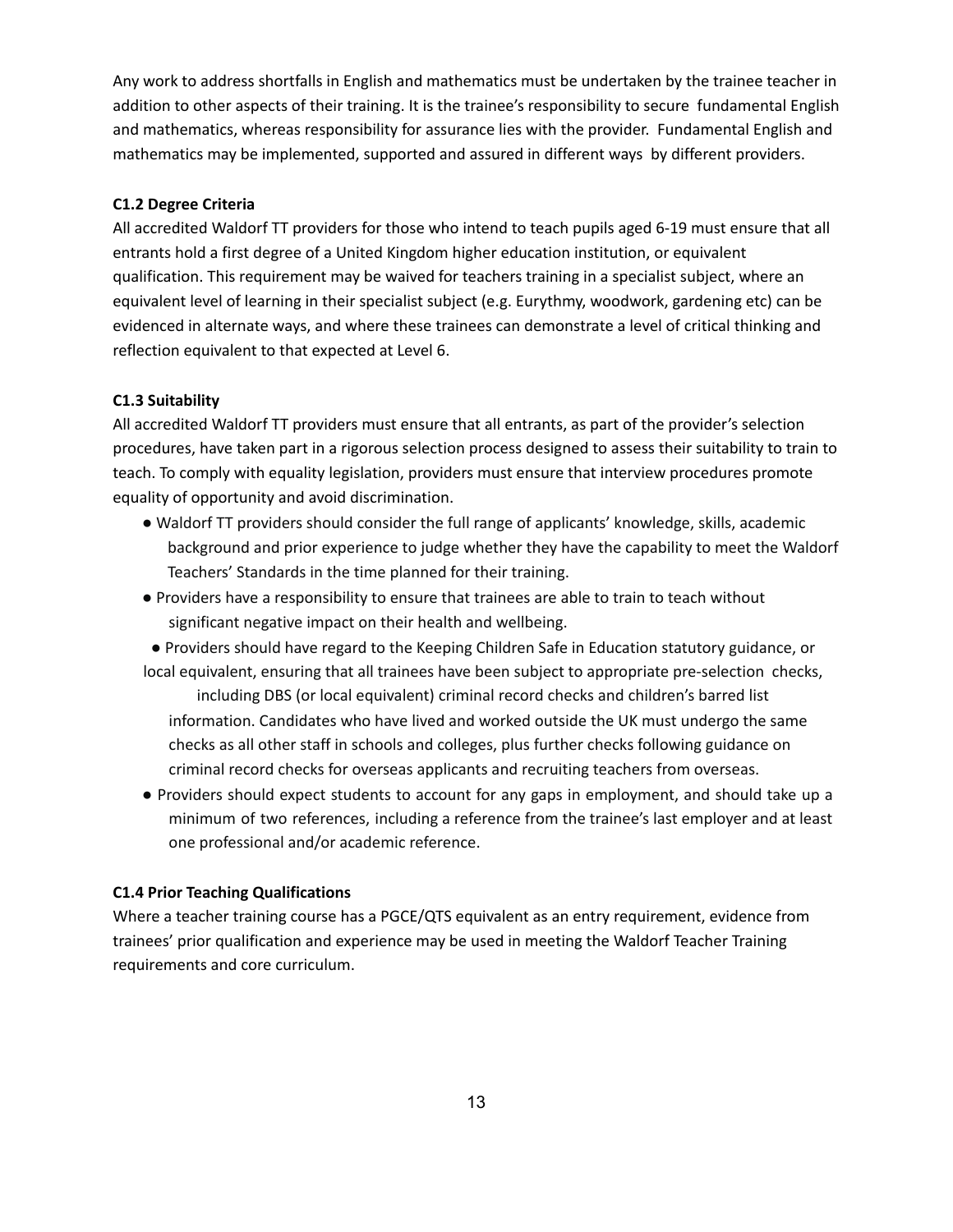#### **CRITERION 2: TRAINING CRITERIA**

#### **C2.1: Programmes**

All accredited Waldorf TT providers must ensure that the content, structure, delivery and assessment of programmes are designed to:

- Enable trainee teachers to meet all the Waldorf Teachers' Standards across the age range of training, and
- Ensure that no trainee teacher is recommended for a teaching award/qualification until they have met all of these standards

#### **C2.2 Age Ranges**

All accredited Waldorf TT providers must ensure that they prepare all trainee teachers to teach within at least one of the following age phases:

- Birth to five
- Ages 2-7 (kindergarten)
- Ages 6-11 (primary)
- Ages 6-14 (lower school)
- $\bullet$  Ages 11 19 (secondary)
- Ages 14-19 (upper school)

#### **C2.3 Training in Schools**

All accredited Waldorf TT providers must ensure that training programmes are designed to provide trainee teachers with sufficient time observing and teaching in schools or early years settings to enable them to demonstrate that they have met all the standards for a Waldorf teaching award. This means that they would typically be structured to include a minimum of 120 days to be spent in training in schools, and, in early years settings. The programme must include reflection on observation of teaching practice that effectively demonstrates the Waldorf Teachers' Standards, and observation and assessment of trainees' teaching and professional practice against these standards.

#### **C2.4 Two schools**

All accredited Waldorf TT providers for those who intend to teach pupils aged 6-19 must ensure that each trainee teacher has taught in at least two schools. For trainees who intend to teach children aged from birth to 6, observations in two settings are regarded as best and desirable practice.

#### **C2.5 Summative written and practical assessment**

All accredited Waldorf TT providers must assess trainee teachers' academic competence through written work and summative assessment, to ensure that they have the necessary skills in the analysis and critique of theory and research and reflection on practice. Artistic and performative work (e.g. storytelling, music etc) should also be assessed. The application of skills, knowledge and understanding should be assessed through observed practice in the educational setting.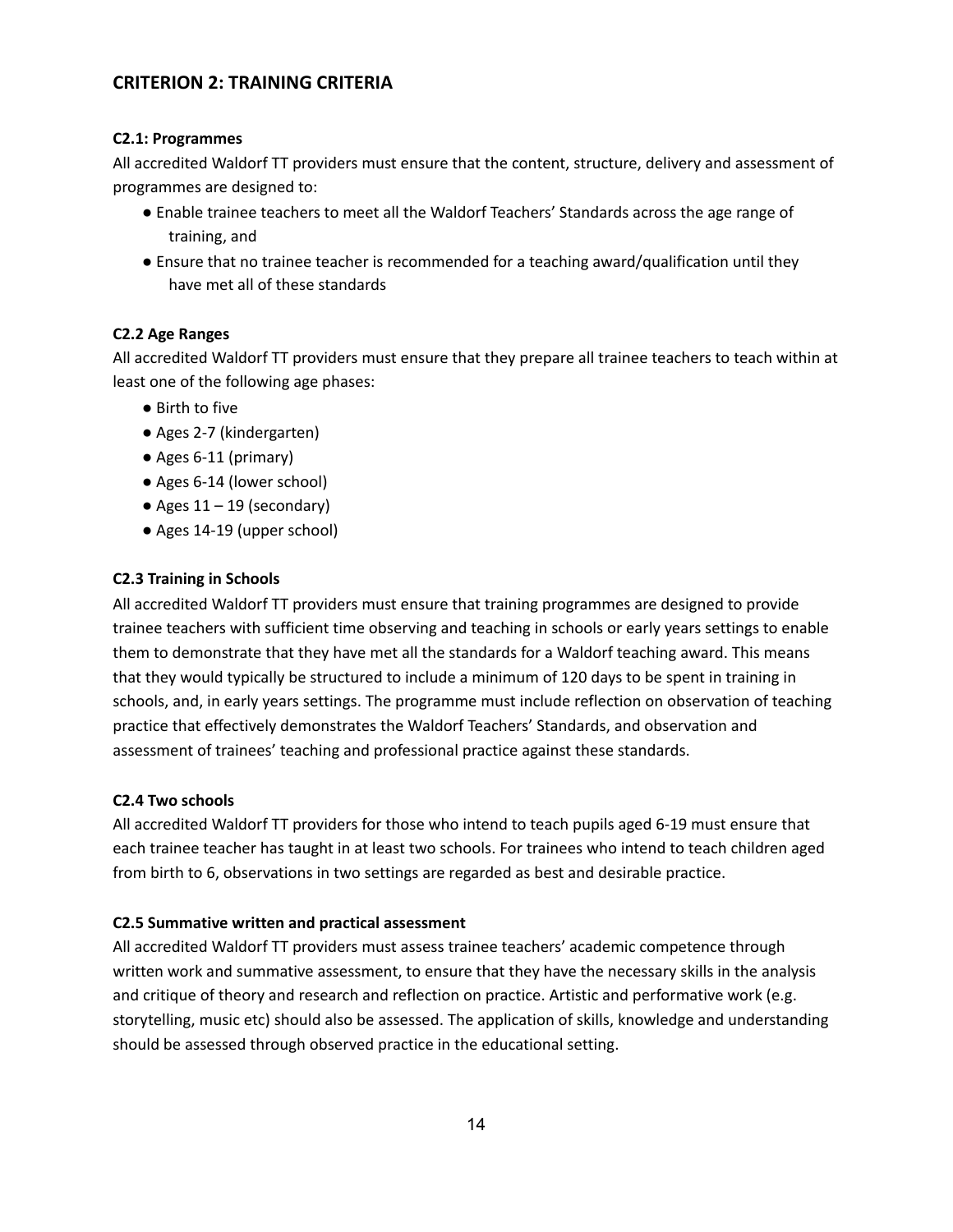#### **CRITERION 3: MANAGEMENT AND QUALITY ASSURANCE CRITERIA**

#### **C3.1 Management**

All accredited TT providers must ensure that their management structure provides an appropriate legal framework for the operation of the organisation, including accountability to a board of trustees or directors.

#### **C3.2: Provision of information**

All accredited Waldorf TT providers must make the following documents available: ● Policies, including Safeguarding, Complaints, Equality, Diversity and Inclusion, Whistleblowing, Data Protection, Health and Safety

- Selection requirements and criteria
- Student resources, including course handbook, module guides and reading lists
- Assessment framework and marking rubrics

#### **C3.2 Partnerships**

All accredited Waldorf TT providers must ensure that they establish partnership agreements with trainees' workplaces, or with schools and settings who provide placements for trainees, setting out the roles and responsibilities of each partner, ensuring agreement on expectations of mentoring, time commitment and support, and assuring the significant role of schools in training and assessing trainee teachers. This should include details of the role of each in the content and delivery of the TT programme, and the quality assurance procedures to be applied.

#### **C3.3: Legislation**

All accredited TT providers must ensure that they comply with all current, relevant, local legislation.

#### **C3.4: Quality Assurance**

All accredited TT providers must ensure that they monitor, evaluate and moderate all aspects of provision rigorously and demonstrate how these contribute to securing improvements in the quality of training and the assessment of trainees. This should include:

- Ensuring that all tutors are qualified to at least the standards in the entry requirements for students
- Ensuring that tutors have relevant, appropriate and up-to-date knowledge, experience and expertise
- Continuing professional development in both subject knowledge and pedagogical approaches to adult education for tutors
- A network of trained and supported mentors with experience in Waldorf education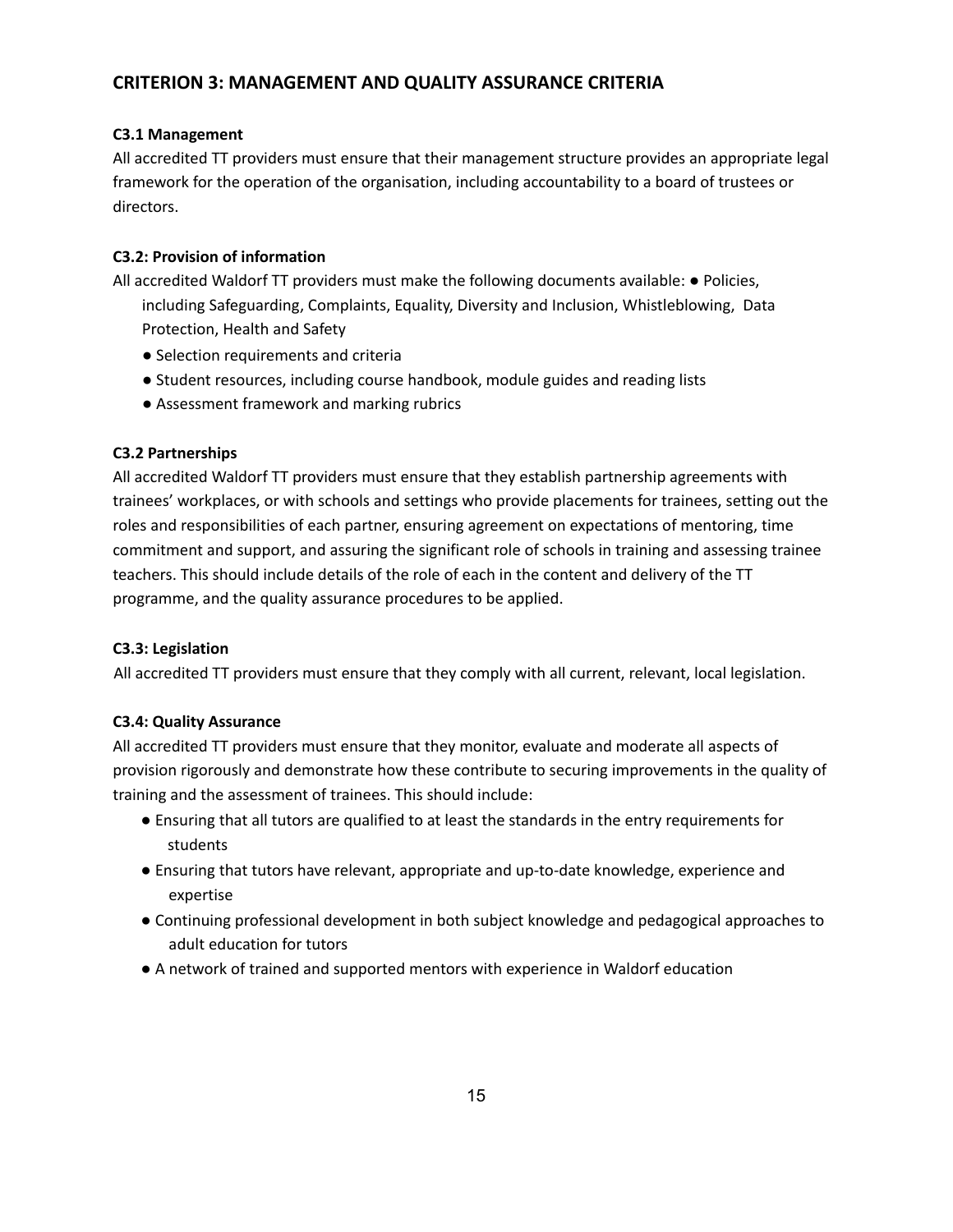- Trainees' evaluations of how their training needs have been met
- Internal and external moderation of the effectiveness and accuracy of the assessments of trainees against the Waldorf Teachers' Standards
- External moderator/examiner feedback about the effectiveness of training provision in helping trainees to meet the Waldorf Teachers' Standards
- The implementation of equality policies
- Monitoring and evaluation of complaints and how they are dealt with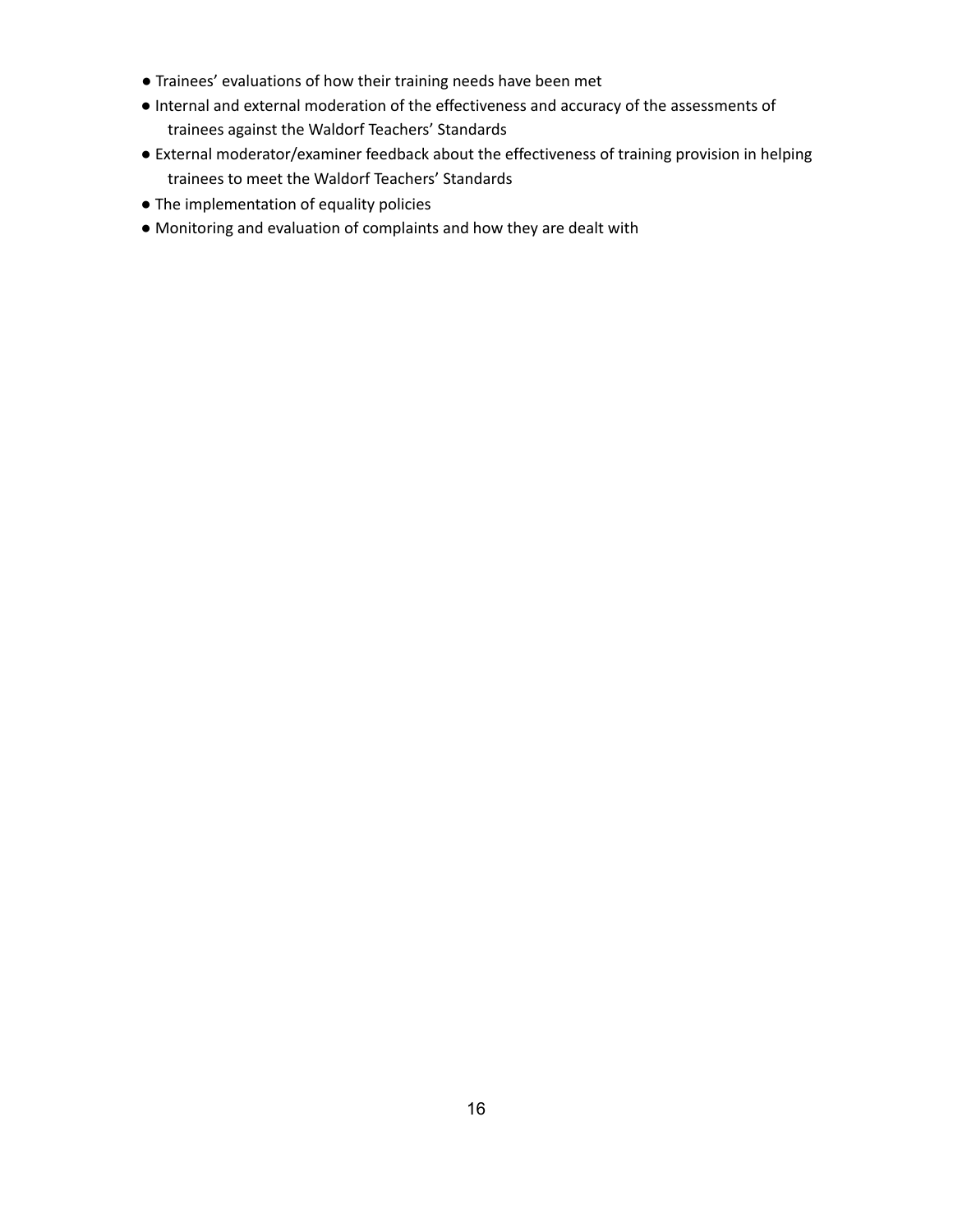### Waldorf TT Core Curriculum

#### **see the Waldorf Teachers' Standards**

Quality of teaching and children's positive experiences of their learning are essential factors in the provision of high-quality Waldorf education. Becoming a good teacher also involves being a learner who continuously improves over time, benefitting from the mentoring of expert colleagues and a structured introduction to the core body of knowledge, skills and behaviours that support good pedagogy.

The Waldorf TT Core Content Framework does not set out the full Waldorf TT curriculum for trainee teachers. The complexity of the process for becoming a teacher cannot be overestimated and it remains for individual providers to design curricula appropriate for the subject, phase and age range that the trainees will be teaching.

In designing their curricula, providers should ensure their curricula encompass the full entitlement described in the Waldorf TT Core Content Framework, as well as integrating additional analysis and critique of theory, research, expert practice and practical skills as they deem appropriate. They should ensure that the following key themes are addressed in sufficient depth:

- Waldorf anthropology and philosophy
- Waldorf generative principles for practice
- Waldorf curriculum
- Creative, artistic, musical, movement, narrative, voice/speech, craft and outdoor learning skills
- Teachers' self-development, through creative, artistic, reflective and other practices Teachers' research and critical thinking skills, and engagement with the wider educational landscape

It is vitally important that the values of Waldorf education, the curriculum and the 'Foundations' text are looked at in the context of wider contemporary educational research. Appendix I of this document contains a short list of indicative reading, which will be updated at regular intervals, but providers are expected to expand on this as appropriate.

The Waldorf TT Core Curriculum sets out two types of content. 'Explore' statements set out minimum requirements for the theory, philosophy and research that trainees must engage with. 'Practise' statements define an entitlement for trainees to develop key skills as they apply their knowledge and understanding, as well as an opportunity to work with and learn from expert colleagues both in and out of the classroom.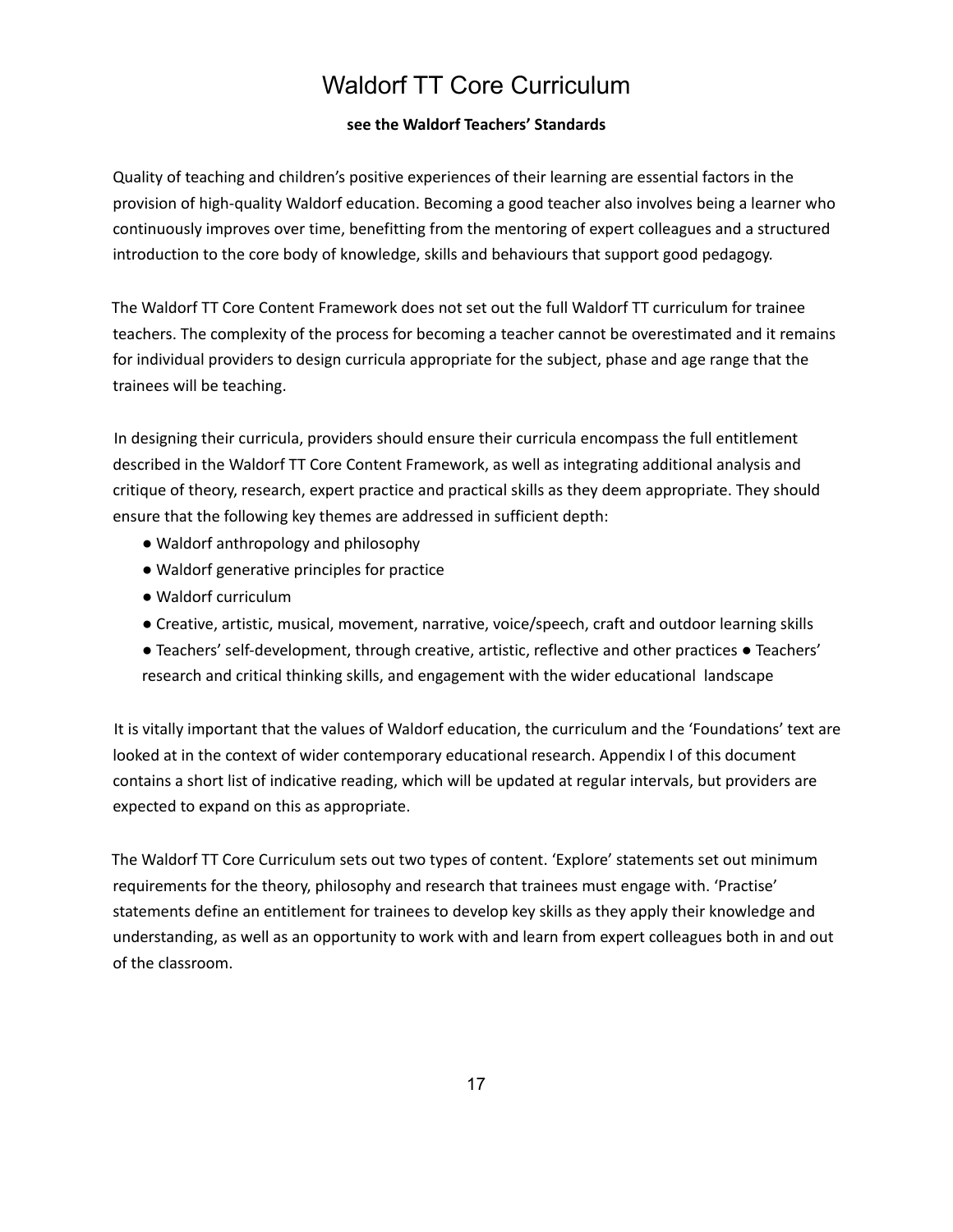The Core Curriculum also differentiates between teaching and learning in school (age 6-19) and in early childhood (birth to 6). Statements in *italics* in the core curriculum are to be replaced or added to with the alternative content in the Early Childhood section of each table when designing or evaluating an early childhood course.

While the Waldorf TT Core Content Framework is presented around the Waldorf Teachers' Standards for clarity, it is not, and should not be used, as an assessment framework. Trainee teachers will not be expected to collect evidence against the Waldorf TT Core Content Framework, and they will continue to be assessed against the Waldorf Teachers' Standards only. Awards will continue to be assessed at the end of Teacher Training against the Waldorf Teachers' Standards.

Throughout the Waldorf TT Core Content Framework, key phrases are used repeatedly. Understanding how these terms are defined is key to understanding the entitlement defined by the Waldorf TT Core Content Framework:

- Expert colleagues: Professional colleagues, including experienced and effective teachers, subject specialists, mentors, lecturers and tutors.
- Practise: Throughout their training, trainees should expect multiple opportunities to rehearse and refine particular approaches.
- Discussing and analysing with expert colleagues: Interrogate with an expert colleague what makes a particular approach successful or unsuccessful, reflecting on how this approach might be integrated into the trainee's own practice.
- Observing how expert colleagues … and deconstructing this approach: Working with expert colleagues to critique a particular approach – whether using in-class observation, modelling or analysis of video – to understand what might make it successful or unsuccessful.
- Receiving clear consistent and effective mentoring: Receiving structured feedback from expert colleagues on a particular approach – using the best available evidence – to provide a structured process for improving the trainee's practice.

#### **Subject/Phase specific training:**

The Waldorf TT Core Content Framework is designed to cover the content required by trainee teachers irrespective of subject or phase. As such, the document does not provide a breakdown of the content to be covered across subject training routes for TT. There is, however, a strong emphasis on the need for training to be subject and phase specific throughout the framework and it is for providers to ensure they carefully craft coherently sequenced curricula that meet the particular needs of their trainees. Trainees' subject or phase specialism must be made evident in the award or qualification that they receive.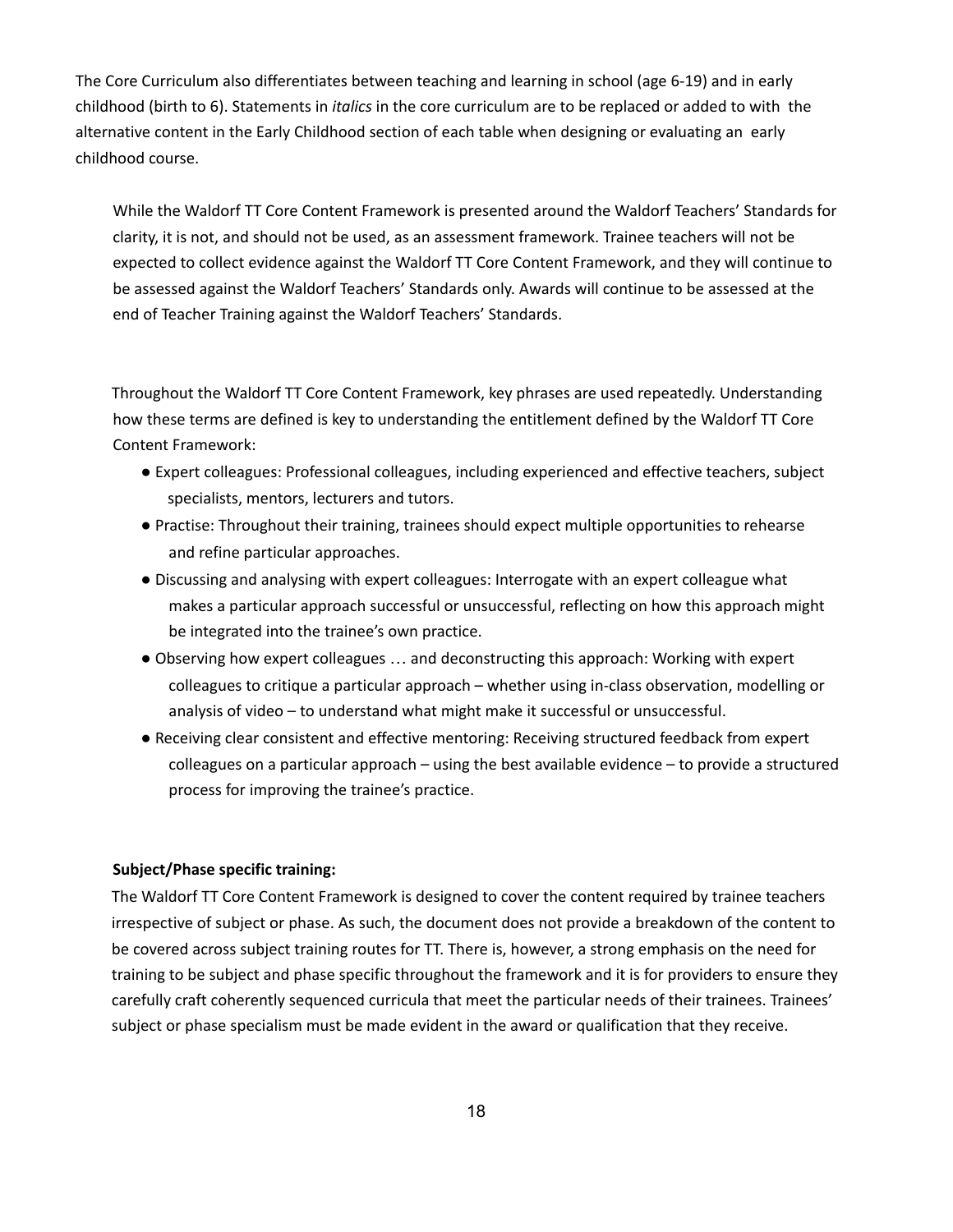#### **Part 2 of the Teachers' Standards**

Part Two of the Teachers' Standards defines the behaviour and attitudes which set the required standard for conduct throughout a teacher's career. These standards must always be met and stand alongside the TT Core Content Framework, so are not referenced in detail. However, providers should continue to ensure that trainees have a clear understanding of the expectations regarding personal and professional conduct of a teacher and the ethics of the teaching profession. This includes how Fundamental British Values can be upheld in schools and the importance of showing tolerance and respect for the rights of others.

#### **Statutory Duties**

In addition to the content detailed in the TT Core Content Framework, providers are required to ensure that their curricula prepare trainees for their statutory duties as teachers, including ensuring trainees are fully aware of their responsibilities in respect of safeguarding and equalities legislation.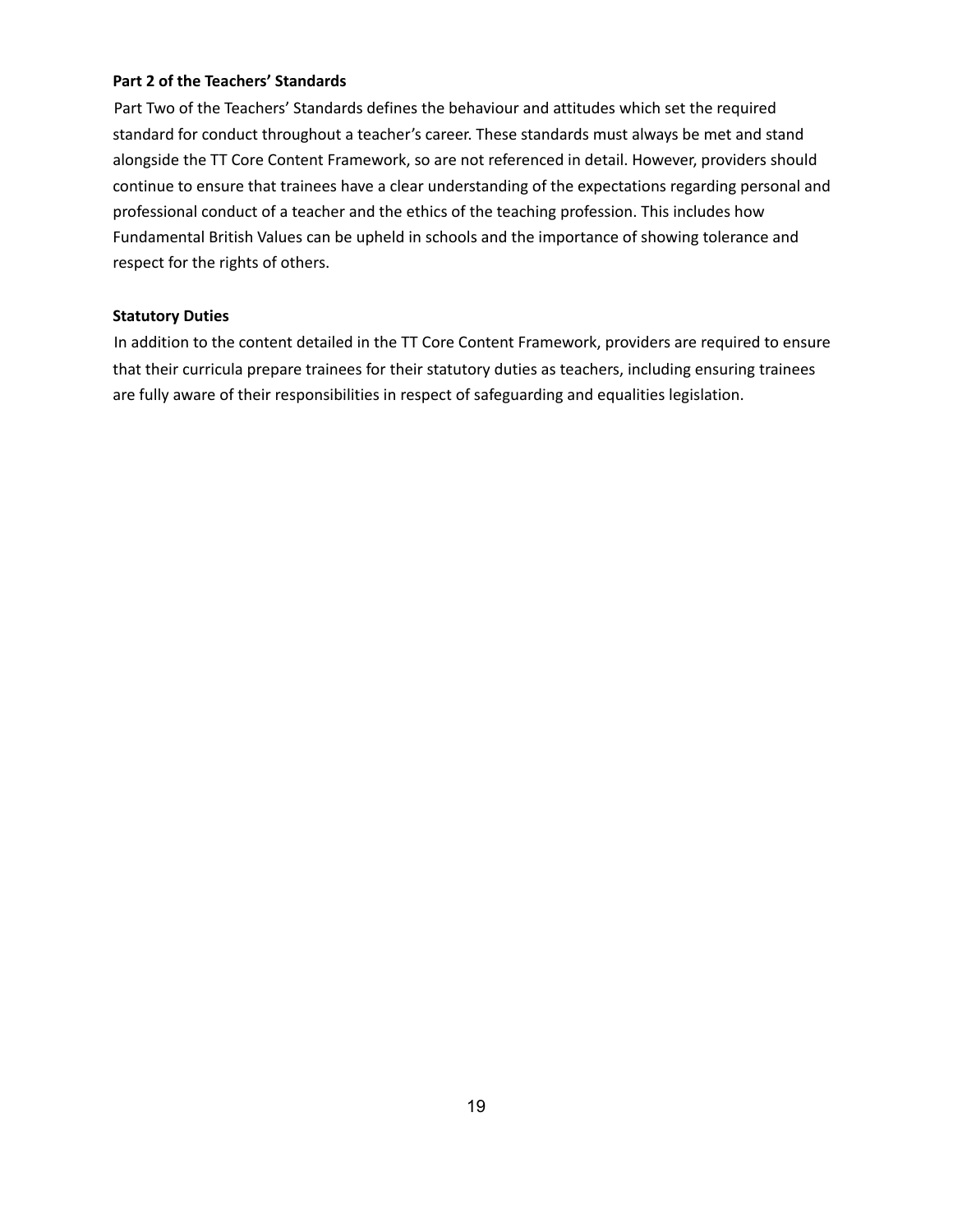#### **Standard 1: A commitment to personal and professional development, and an openness to exploring the principles underlying Waldorf education**

| Trainees should explore                                                                                                                                                                                                                                                                                                                                                                                            | Trainees should practise                                                                                                                                                                                                                                                                                                                                                                                                                                                                                                                                                                                                 |
|--------------------------------------------------------------------------------------------------------------------------------------------------------------------------------------------------------------------------------------------------------------------------------------------------------------------------------------------------------------------------------------------------------------------|--------------------------------------------------------------------------------------------------------------------------------------------------------------------------------------------------------------------------------------------------------------------------------------------------------------------------------------------------------------------------------------------------------------------------------------------------------------------------------------------------------------------------------------------------------------------------------------------------------------------------|
| • Structures and techniques for self<br>development, including some of those<br>suggested by Steiner, and personal<br>artistic or creative practice<br>• Steiner's anthropology of childhood<br>• Steiner's theoretical model of the<br>differentiated human being<br>• Understanding children's and young<br>people's development using Waldorf<br>case study methods<br>• Steiner's theory of sensory perception | • Contemplative, meditative and reflective<br>approaches to understanding and<br>supporting children<br>Through discussion and analysis with<br>expert colleagues,<br>· Observing children's development stage<br>and progress and use these observations<br>to inform planning<br>• Observing how expert colleagues apply<br>their understanding of Steiner's philosophy,<br>anthropology and theory in the planning,<br>delivery and assessment of teaching and<br>learning, and deconstructing this approach<br>• Applying their own understanding of<br>Steiner's work to their planning,<br>teaching and assessment |

20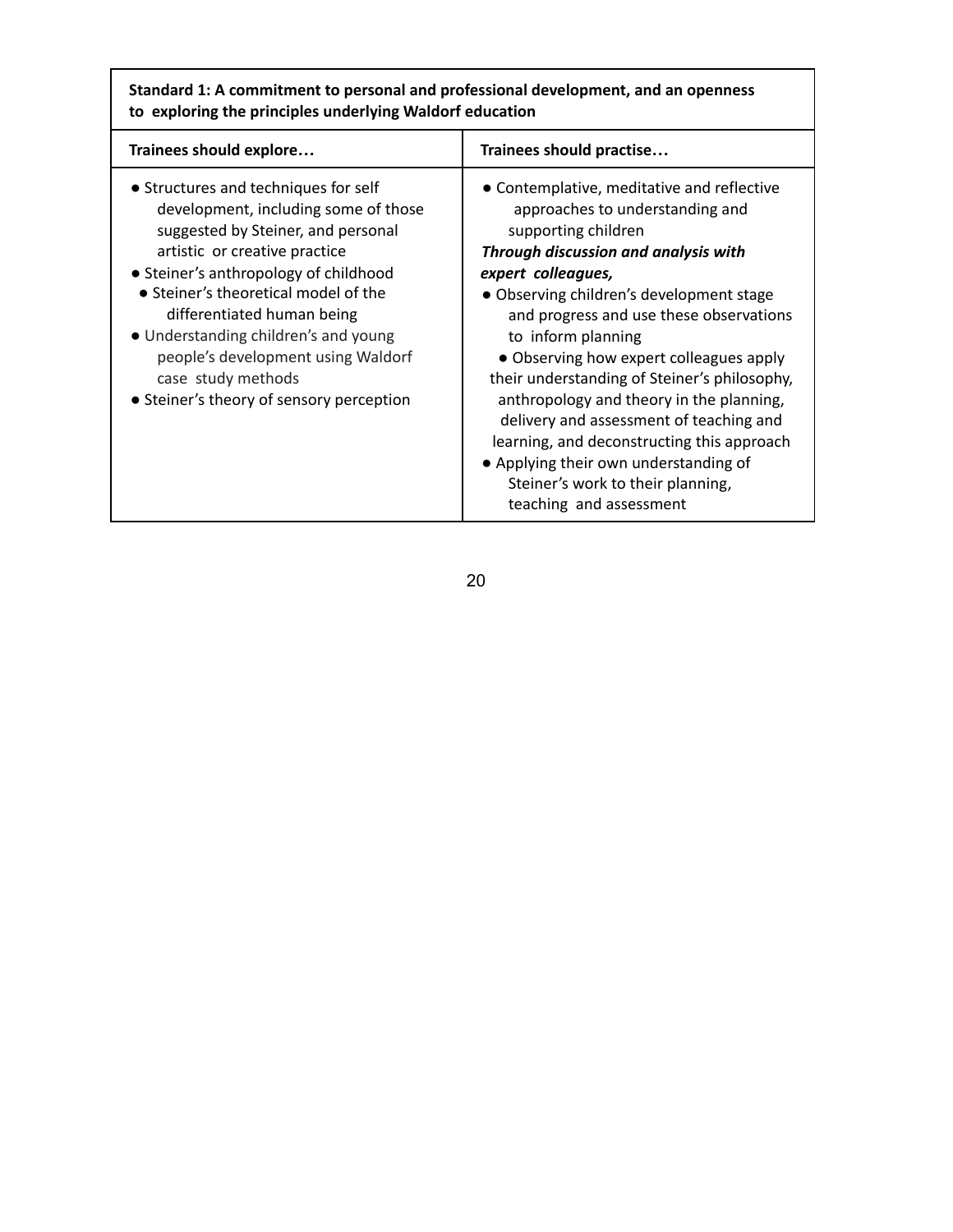| Standard 2: Inspire and motivate children's progress                                                                                                                                                                                                                                                                                                                                                                                                                                                                                           |                                                                                                                                                                                                                                                                                                                                                                                                                                                                                                                                              |
|------------------------------------------------------------------------------------------------------------------------------------------------------------------------------------------------------------------------------------------------------------------------------------------------------------------------------------------------------------------------------------------------------------------------------------------------------------------------------------------------------------------------------------------------|----------------------------------------------------------------------------------------------------------------------------------------------------------------------------------------------------------------------------------------------------------------------------------------------------------------------------------------------------------------------------------------------------------------------------------------------------------------------------------------------------------------------------------------------|
| <b>Trainees should explore</b>                                                                                                                                                                                                                                                                                                                                                                                                                                                                                                                 | Trainees should practise                                                                                                                                                                                                                                                                                                                                                                                                                                                                                                                     |
| • How to build a learning community,<br>including relational pedagogy, the pre<br>conditions for successful learning,<br>and a sense of coherence<br>• Theories of learning, including learning as<br>a rhythmical process<br>. How a teacher's own passion for a subject,<br>fuelled by their own research, can<br>inspire children and young people<br>• The impact of child development<br>on readiness to learn<br>• How to support children's mental and<br>emotional health, including attachment<br>theory and trauma-informed practice | • Relationship building, classroom<br>management and organisation<br>. Having high expectations of children's<br>behaviour, and maintaining a<br>productive learning environment<br>• Creating rich experiences for<br>learners · Planning for distributed<br>practice<br>• Supporting recall and sharing<br>activities · Facilitating meaning making<br>. Planning varied, differentiated tasks which<br>allow learners to apply and practise<br>their new skills<br>• Creating opportunities for learners<br>to demonstrate their learning |
| <b>Early Childhood</b>                                                                                                                                                                                                                                                                                                                                                                                                                                                                                                                         |                                                                                                                                                                                                                                                                                                                                                                                                                                                                                                                                              |
| • Including learning through imitation and<br>play                                                                                                                                                                                                                                                                                                                                                                                                                                                                                             | • Meaningful interactions with children at an<br>appropriate time                                                                                                                                                                                                                                                                                                                                                                                                                                                                            |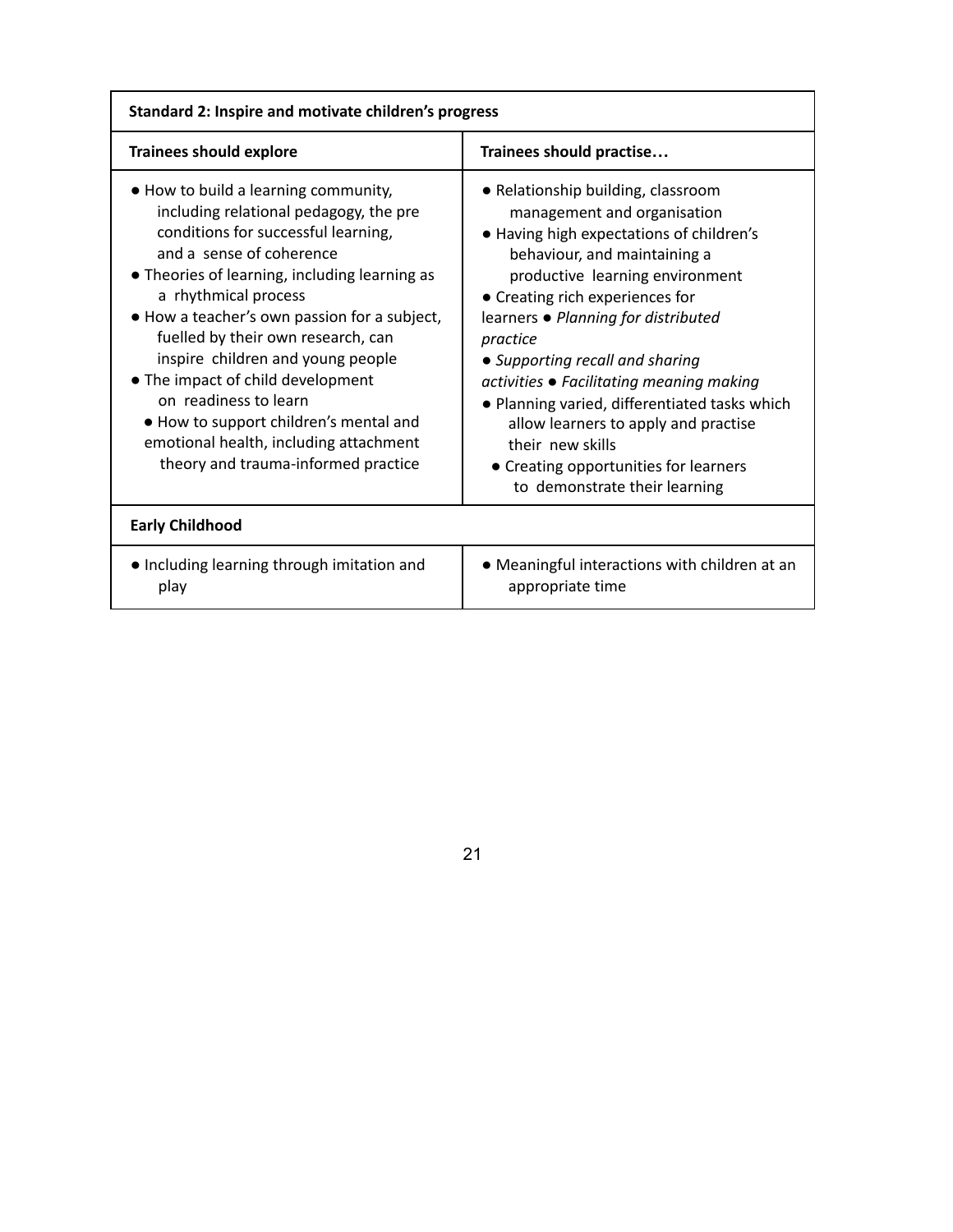| Standard 3: Demonstrate good subject, curriculum and pedagogical knowledge                                                                                                                                                                                                                                                                                                                                                                                                                                                                                                                                                                                                                                                                                         |                                                                                                                                                                                                                                                                                                                                                                                                                                                                                                                                                                                                                                                                                                                                                                                                                                                                                                                                                                                                                                                                                                                                                                                                               |
|--------------------------------------------------------------------------------------------------------------------------------------------------------------------------------------------------------------------------------------------------------------------------------------------------------------------------------------------------------------------------------------------------------------------------------------------------------------------------------------------------------------------------------------------------------------------------------------------------------------------------------------------------------------------------------------------------------------------------------------------------------------------|---------------------------------------------------------------------------------------------------------------------------------------------------------------------------------------------------------------------------------------------------------------------------------------------------------------------------------------------------------------------------------------------------------------------------------------------------------------------------------------------------------------------------------------------------------------------------------------------------------------------------------------------------------------------------------------------------------------------------------------------------------------------------------------------------------------------------------------------------------------------------------------------------------------------------------------------------------------------------------------------------------------------------------------------------------------------------------------------------------------------------------------------------------------------------------------------------------------|
| Trainees should explore                                                                                                                                                                                                                                                                                                                                                                                                                                                                                                                                                                                                                                                                                                                                            | Trainees should practise                                                                                                                                                                                                                                                                                                                                                                                                                                                                                                                                                                                                                                                                                                                                                                                                                                                                                                                                                                                                                                                                                                                                                                                      |
| • The generative principles of Waldorf<br>Education<br>. The meaning of 'curriculum' in a Waldorf<br>setting<br>• The history of Waldorf curricula, both<br>written and as a professional tradition •<br>The indicative content of the Waldorf<br>Curriculum for the appropriate phase and<br>subjects<br>. How links and connections are made<br>throughout the curriculum, across<br>subjects and over time, including<br>potential future learning and careers.<br>. The underpinning subject knowledge<br>required for their chosen phase/subject •<br>Research and underpinning knowledge<br>around the outdoor learning environment<br>• Research around the effective teaching of<br>literacy<br>• Research around the effective teaching of<br>mathematics | By discussing and analysing with<br>expert colleagues,<br>· Observing how curriculum content is<br>carefully planned and sequenced to<br>meet the developmental stage of the<br>children<br>• Observing how different academic<br>subjects are combined in a single<br>lesson/block of teaching<br>• Observing how curriculum principles and<br>conventions are applied in practice in<br>both the indoor and outdoor learning<br>environments<br>• Understanding the rationale for curriculum<br>choices and the process for arriving at<br>curriculum choices<br>Supported by expert colleagues,<br>• Creating long-, medium-, and<br>short-term planning which demonstrates<br>the<br>application of curriculum principles and<br>the effective delivery of curriculum<br>content, both indoors and outside<br>Through opportunities to work directly<br>with learners,<br>• Providing opportunities, including in<br>the outdoor learning environment, for all<br>learners to make connections between<br>their current learning and previous<br>learning across different areas of the<br>curriculum<br>• Providing opportunities for learners<br>to develop their skills in literacy and<br>mathematics |
| <b>Early Childhood</b>                                                                                                                                                                                                                                                                                                                                                                                                                                                                                                                                                                                                                                                                                                                                             |                                                                                                                                                                                                                                                                                                                                                                                                                                                                                                                                                                                                                                                                                                                                                                                                                                                                                                                                                                                                                                                                                                                                                                                                               |
| . The history of Waldorf Early Childhood<br>practice                                                                                                                                                                                                                                                                                                                                                                                                                                                                                                                                                                                                                                                                                                               | • Observing how different areas of learning<br>are developed in a single activity                                                                                                                                                                                                                                                                                                                                                                                                                                                                                                                                                                                                                                                                                                                                                                                                                                                                                                                                                                                                                                                                                                                             |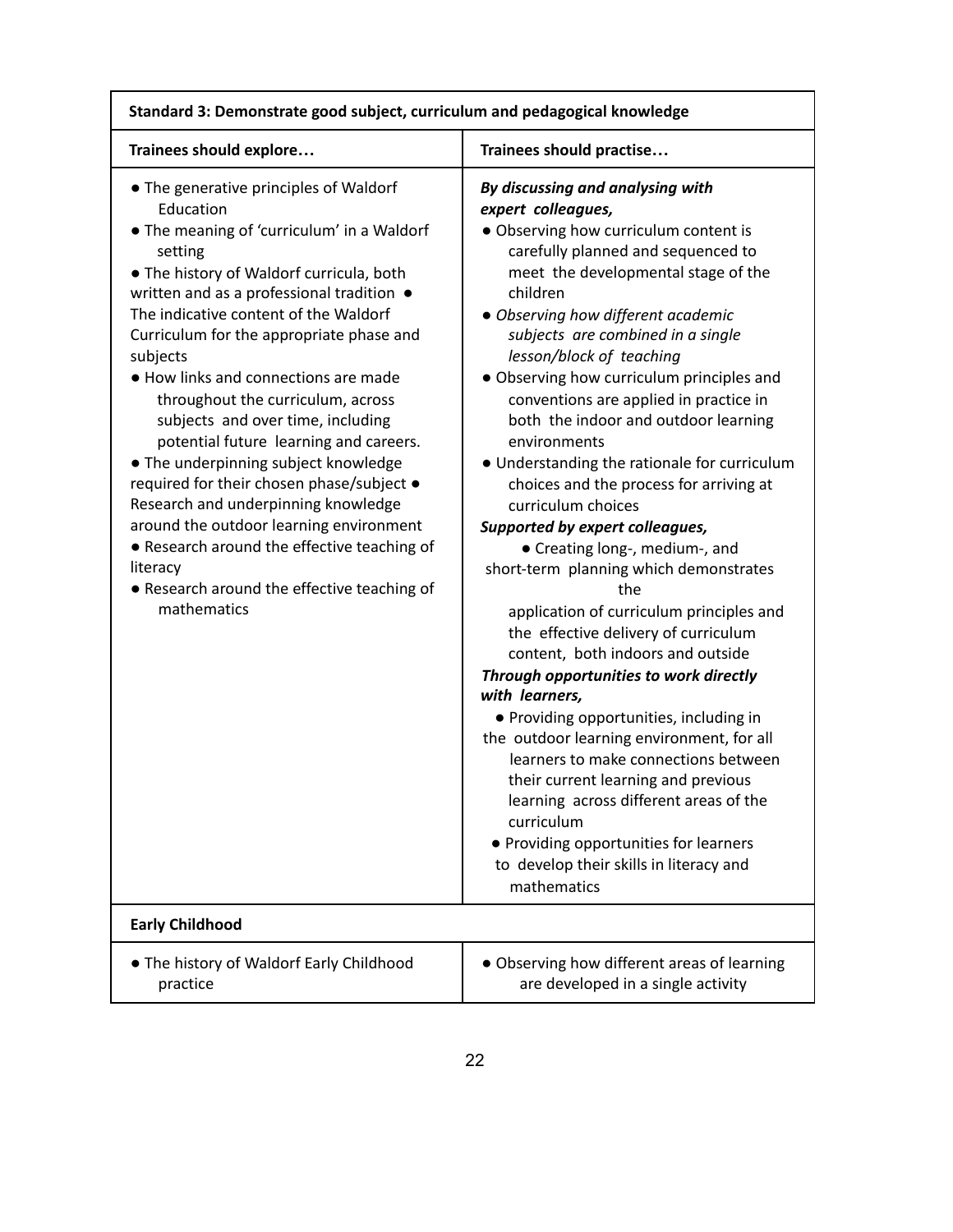| Standard 4: Planning and teaching: creativity and effectiveness                                                                                                                                                                                                                                                                                                                                                                                                                                                                                                                                                                                                                                                                                                                                                                                                                                                                                                                     |                                                                                                                                                                                                                                                                                                                                                                                                                                                                                                                                                                                                                                                                                                                                                                                                                                                                                                                                                                                                                                                                                                                                                                                                                                                                                                          |
|-------------------------------------------------------------------------------------------------------------------------------------------------------------------------------------------------------------------------------------------------------------------------------------------------------------------------------------------------------------------------------------------------------------------------------------------------------------------------------------------------------------------------------------------------------------------------------------------------------------------------------------------------------------------------------------------------------------------------------------------------------------------------------------------------------------------------------------------------------------------------------------------------------------------------------------------------------------------------------------|----------------------------------------------------------------------------------------------------------------------------------------------------------------------------------------------------------------------------------------------------------------------------------------------------------------------------------------------------------------------------------------------------------------------------------------------------------------------------------------------------------------------------------------------------------------------------------------------------------------------------------------------------------------------------------------------------------------------------------------------------------------------------------------------------------------------------------------------------------------------------------------------------------------------------------------------------------------------------------------------------------------------------------------------------------------------------------------------------------------------------------------------------------------------------------------------------------------------------------------------------------------------------------------------------------|
| Trainees should explore                                                                                                                                                                                                                                                                                                                                                                                                                                                                                                                                                                                                                                                                                                                                                                                                                                                                                                                                                             | Trainees should practise                                                                                                                                                                                                                                                                                                                                                                                                                                                                                                                                                                                                                                                                                                                                                                                                                                                                                                                                                                                                                                                                                                                                                                                                                                                                                 |
| $\bullet$ How learners' skills <sup>1</sup> can be built through a<br>range of carefully planned and<br>sequenced learning opportunities<br>• The importance of experiential<br>and transformative learning<br>• The spectrum of skills from constrained<br>to unconstrained, and a range of<br>teaching methods from direct<br>instruction to self directed learning<br>• How teaching methodology can be<br>adapted to the developmental stage of the<br>child . How creative, artistic, movement,<br>musical and narrative techniques can<br>enhance learning<br>• The importance of imagination in learning<br>• How using a range of learning<br>experiences in a single lesson and/or day<br>(known as 'rhythm' and/or 'breathing' in<br>Waldorf practice) can contribute to holistic<br>development<br>• How outdoor learning environments can<br>be utilised to underpin and enhance learning<br>• Their own strengths and limitations in<br>artistic and creative practice | • Creative, artistic, movement, musical and<br>narrative techniques<br>· Outdoor teaching skills, building their<br>knowledge and understanding of their<br>local outdoor context<br>By discussing and analysing with<br>expert colleagues,<br>• Observing a range of teaching and<br>learning activities and reflecting on the<br>success of the methodologies used<br><b>Supported by expert colleagues,</b><br>• Reflecting on and developing their creative,<br>artistic, movement, musical and narrative<br>skills<br>• Planning and delivering a wide range of<br>learning experiences, appropriate to the<br>developmental stage of the children<br>· Using creative, artistic, movement, musical<br>and narrative techniques to underpin and<br>enhance teaching and learning activities<br>• Planning and delivering a lesson or<br>session of teaching that contains a range of<br>carefully planned and sequenced<br>activities to create a 'rhythm'<br>• Planning and delivering teaching<br>that develops learners' literacy and<br>mathematics skills<br>Receiving clear consistent and<br>effective mentoring,<br>· Reflecting on, adapting, refining<br>and improving their teaching skills<br>• Reflecting on, adapting, refining and<br>improving their classroom<br>management skills |
| <b>Early Childhood</b>                                                                                                                                                                                                                                                                                                                                                                                                                                                                                                                                                                                                                                                                                                                                                                                                                                                                                                                                                              |                                                                                                                                                                                                                                                                                                                                                                                                                                                                                                                                                                                                                                                                                                                                                                                                                                                                                                                                                                                                                                                                                                                                                                                                                                                                                                          |
| . The value of child-initiated, child-led play in<br>children's learning<br>. How child-initiated, child-led play can<br>be developed and facilitated                                                                                                                                                                                                                                                                                                                                                                                                                                                                                                                                                                                                                                                                                                                                                                                                                               |                                                                                                                                                                                                                                                                                                                                                                                                                                                                                                                                                                                                                                                                                                                                                                                                                                                                                                                                                                                                                                                                                                                                                                                                                                                                                                          |

<sup>1</sup>Skills are defined as 'knowledgeable action with purpose'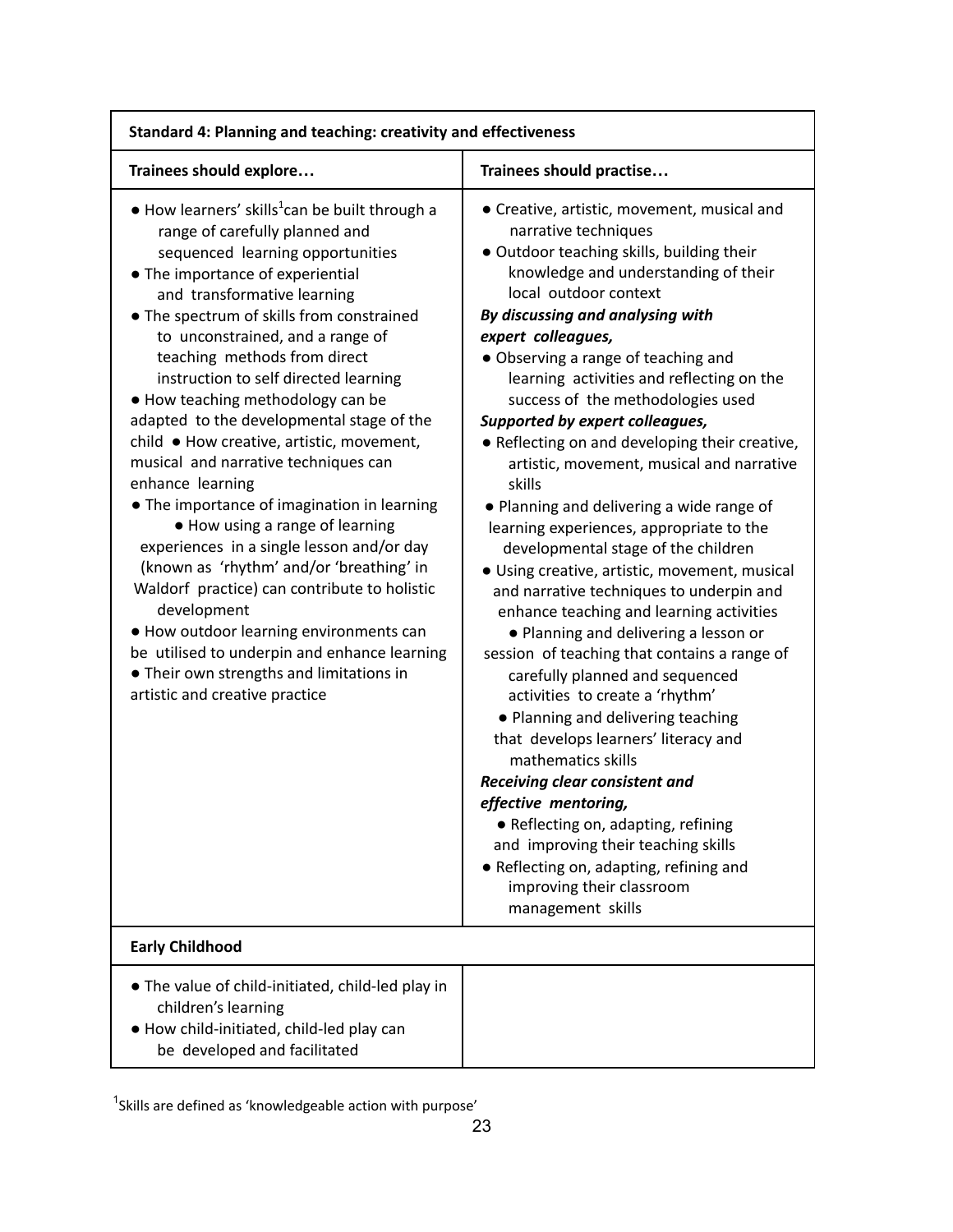| Standard 5: Adapt all classroom practice to the strengths and needs of all pupils                                                                                                                                                                                                                                                                                                                                                                                                                                                                                                                                                                                                                                                                                                                                |                                                                                                                                                                                                                                                                                                                                                                                                                                                                                                                                                                                                                                                                                                                                                                                                                                                                                              |
|------------------------------------------------------------------------------------------------------------------------------------------------------------------------------------------------------------------------------------------------------------------------------------------------------------------------------------------------------------------------------------------------------------------------------------------------------------------------------------------------------------------------------------------------------------------------------------------------------------------------------------------------------------------------------------------------------------------------------------------------------------------------------------------------------------------|----------------------------------------------------------------------------------------------------------------------------------------------------------------------------------------------------------------------------------------------------------------------------------------------------------------------------------------------------------------------------------------------------------------------------------------------------------------------------------------------------------------------------------------------------------------------------------------------------------------------------------------------------------------------------------------------------------------------------------------------------------------------------------------------------------------------------------------------------------------------------------------------|
| Trainees should explore                                                                                                                                                                                                                                                                                                                                                                                                                                                                                                                                                                                                                                                                                                                                                                                          | Trainees should practise                                                                                                                                                                                                                                                                                                                                                                                                                                                                                                                                                                                                                                                                                                                                                                                                                                                                     |
| • How learners' needs can differ, including<br>children's physical, emotional, social and<br>intellectual development, a range of Special<br><b>Educational Needs and Disabilities, and</b><br>providing appropriate levels of challenge<br>• The principles and best practice of inclusion<br>• How differing learners' needs can be met •<br>A range of transitions and how these can be<br>supported and managed<br>. How a range of factors can inhibit learning,<br>and strategies that can be used to<br>mitigate these<br>• The principles of differentiation, and<br>guidance on how to use a range of<br>strategies, approaches, adaptations,<br>accommodations and resources<br>• Multi-agency working, and the range of<br>support available for other professionals<br>in both health and education. | • Observing how expert colleagues create<br>indoor and outdoor environments that<br>support the different needs of learners<br>• Observing how expert colleagues adapt<br>lessons, sessions and/or teaching<br>whilst maintaining high expectations<br>for all, and deconstructing this<br>approach<br>• Discussing the needs of individual<br>children with expert colleagues and<br>analysing how these are met<br>. Working closely with the Special<br><b>Educational Needs and Disabilities Co</b><br>ordinator, Designated Safeguarding<br>Leads and those leading on pastoral<br>care and wellbeing<br>Supported by expert colleagues,<br>• Ensuring that all learners have access to<br>a rich curriculum<br>• Planning and delivering differentiated<br>learning experiences and activities<br>• Making effective use of teaching<br>and learning assistants and/or<br>facilitators |

### 24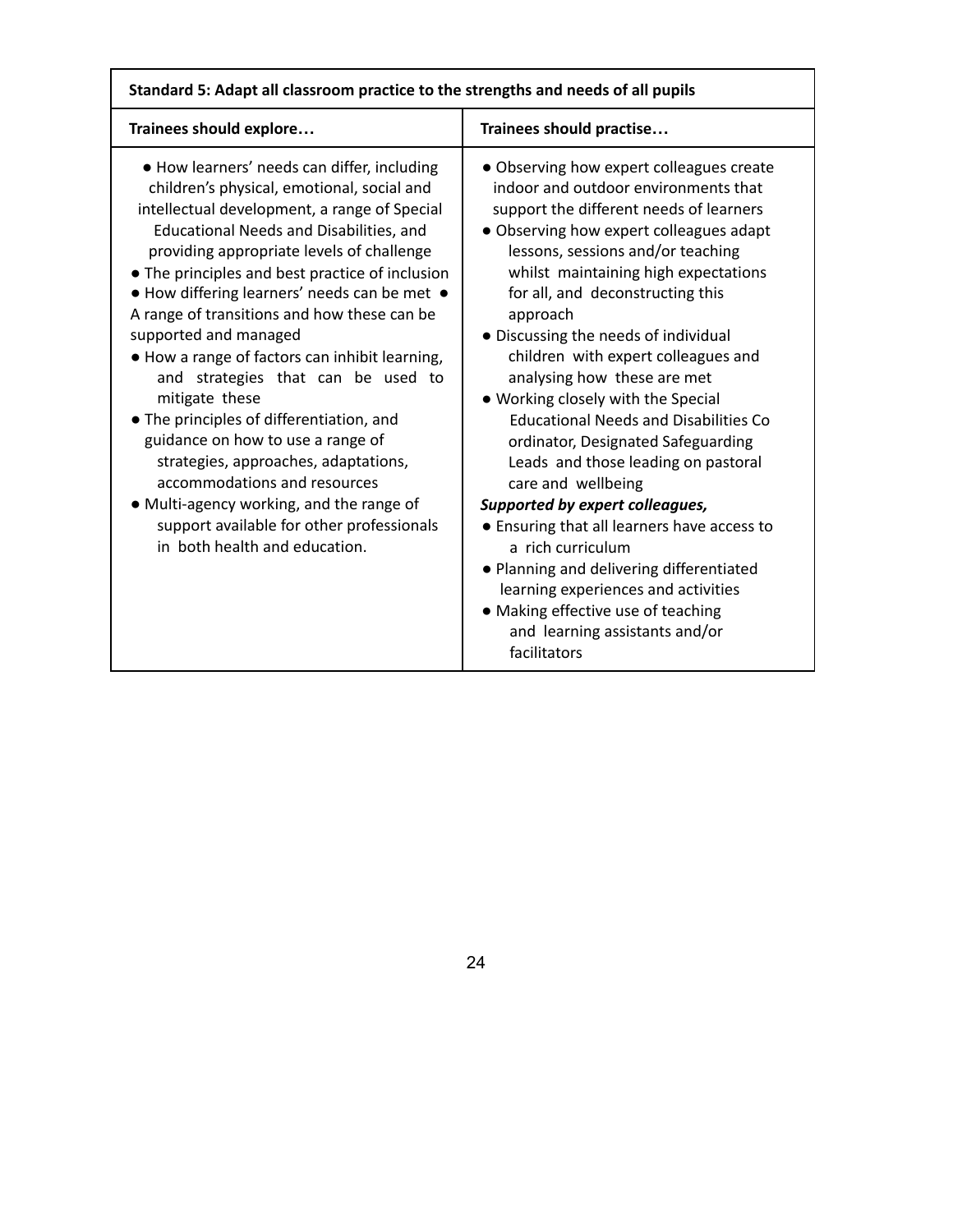| Standard 6: Productive and contextual use of observation and assessment                                                                                                                                                                                                                                                                                                                                                                                   |                                                                                                                                                                                                                                                                                                                                                                                                                                                                                                                                                                                                                  |
|-----------------------------------------------------------------------------------------------------------------------------------------------------------------------------------------------------------------------------------------------------------------------------------------------------------------------------------------------------------------------------------------------------------------------------------------------------------|------------------------------------------------------------------------------------------------------------------------------------------------------------------------------------------------------------------------------------------------------------------------------------------------------------------------------------------------------------------------------------------------------------------------------------------------------------------------------------------------------------------------------------------------------------------------------------------------------------------|
| Trainees should explore                                                                                                                                                                                                                                                                                                                                                                                                                                   | Trainees should practise                                                                                                                                                                                                                                                                                                                                                                                                                                                                                                                                                                                         |
| • Assessment in Steiner Waldorf practice •<br>A range of forms of assessment, including<br>formative, summative, ipsative, narrative<br>and naturally occurring evidence<br>• 'Child Study' as a method of observation,<br>assessment and professional development<br>• Research and guidance around giving<br>effective feedback<br>• A range of approaches to assessment in<br>practice<br>• The benefits of engaging parents and carers<br>as partners | Receiving and responding to clear<br>and consistent feedback and<br>mentoring,<br>• Using 'in the moment' assessments<br>to inform questions and responses<br>• Using a range of assessment techniques to<br>inform planning<br>• Providing feedback to learners in a range of<br>forms<br>• Supporting learners to self-assess<br>• Supporting learners to respond to<br>feedback • Using observations of learners<br>and their work to draw conclusions about<br>their<br>development and progress<br>With the support of expert colleagues,<br>• Developing positive relationships<br>with parents and carers |
| <b>Early Childhood</b>                                                                                                                                                                                                                                                                                                                                                                                                                                    |                                                                                                                                                                                                                                                                                                                                                                                                                                                                                                                                                                                                                  |
| • Assessment in Steiner Waldorf Early<br>Childhood practice                                                                                                                                                                                                                                                                                                                                                                                               |                                                                                                                                                                                                                                                                                                                                                                                                                                                                                                                                                                                                                  |

 $\mathbf{r}$ 

25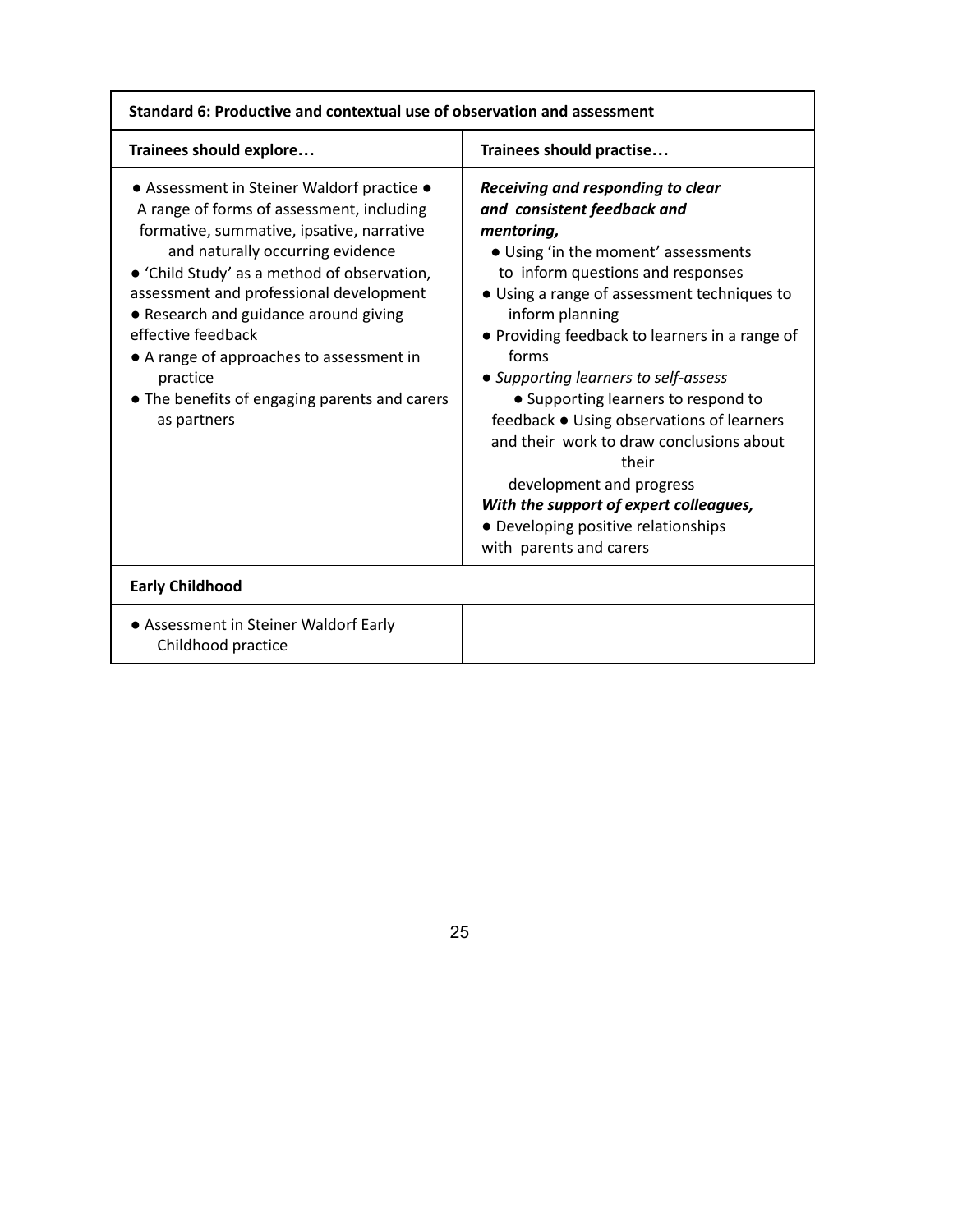| Standard 7: Promote children's wellbeing and welfare through awareness, practice<br>and conscious modelling                                                                                                                                                                                                                                                                                                                                                                                                                                                                                                                                                                                                             |                                                                                                                                                                                                                                                                                                                                                                                                                                                                                                                                                                                                                                                                                                                                                                                                                                                                                                                                                                                                                                                                                                                                                                                                                                                                                                                                                     |
|-------------------------------------------------------------------------------------------------------------------------------------------------------------------------------------------------------------------------------------------------------------------------------------------------------------------------------------------------------------------------------------------------------------------------------------------------------------------------------------------------------------------------------------------------------------------------------------------------------------------------------------------------------------------------------------------------------------------------|-----------------------------------------------------------------------------------------------------------------------------------------------------------------------------------------------------------------------------------------------------------------------------------------------------------------------------------------------------------------------------------------------------------------------------------------------------------------------------------------------------------------------------------------------------------------------------------------------------------------------------------------------------------------------------------------------------------------------------------------------------------------------------------------------------------------------------------------------------------------------------------------------------------------------------------------------------------------------------------------------------------------------------------------------------------------------------------------------------------------------------------------------------------------------------------------------------------------------------------------------------------------------------------------------------------------------------------------------------|
| Trainees should explore                                                                                                                                                                                                                                                                                                                                                                                                                                                                                                                                                                                                                                                                                                 | Trainees should practise                                                                                                                                                                                                                                                                                                                                                                                                                                                                                                                                                                                                                                                                                                                                                                                                                                                                                                                                                                                                                                                                                                                                                                                                                                                                                                                            |
| • How to promote wellbeing in learners •<br>How to support the development of self<br>regulation and foster emotional intelligence<br>. How to develop positive learning<br>dispositions (e.g. resilience,<br>confidence, empathy, persistence)<br>. How to create a predictable and secure<br>learning environment<br>· Understanding bullying, its impact and<br>how to address it<br>. How to support learners' reflections on<br>spirituality and questions of ethics<br>and morality<br>. The statutory and non-statutory guidance<br>and legal requirements on health and<br>safety, safeguarding and child protection<br>• The statutory policies and procedures that<br>will inform their professional practice | • Observing how expert colleagues<br>promote wellbeing in learners through<br>a range of strategies<br>• Developing a positive, predictable and safe<br>environment for learners<br>• Supporting and facilitating peer<br>relationships amongst learners<br>. Working alongside colleagues as a part of<br>a wider system of supporting learners'<br>wellbeing and developing positive<br>learning dispositions<br>• Discussing and analysing with expert<br>colleagues how routines are established<br>at the beginning of the school year,<br>both in classrooms and around the<br>school.<br>• Establishing effective routines and<br>expectations, and reinforcing those<br>already in place in the classroom and<br>wider school<br>• Responding consistently, appropriately and<br>with empathy to learners<br>• Discussing and analysing with expert<br>colleagues any potential bullying, and<br>agreeing on strategies to address this<br>• Discussing and analysing with expert<br>colleagues how statutory and<br>non-statutory guidance and legal<br>requirements on health and safety,<br>safeguarding and child<br>protection are implemented in the<br>setting . Knowing who to contact with any<br>safeguarding concerns, and having a<br>clear understanding of what sorts of<br>behaviour, disclosures and incidents to<br>report |
| <b>Early Childhood</b>                                                                                                                                                                                                                                                                                                                                                                                                                                                                                                                                                                                                                                                                                                  |                                                                                                                                                                                                                                                                                                                                                                                                                                                                                                                                                                                                                                                                                                                                                                                                                                                                                                                                                                                                                                                                                                                                                                                                                                                                                                                                                     |
| • The use of imitation as an<br>age-appropriate pedagogical tool                                                                                                                                                                                                                                                                                                                                                                                                                                                                                                                                                                                                                                                        |                                                                                                                                                                                                                                                                                                                                                                                                                                                                                                                                                                                                                                                                                                                                                                                                                                                                                                                                                                                                                                                                                                                                                                                                                                                                                                                                                     |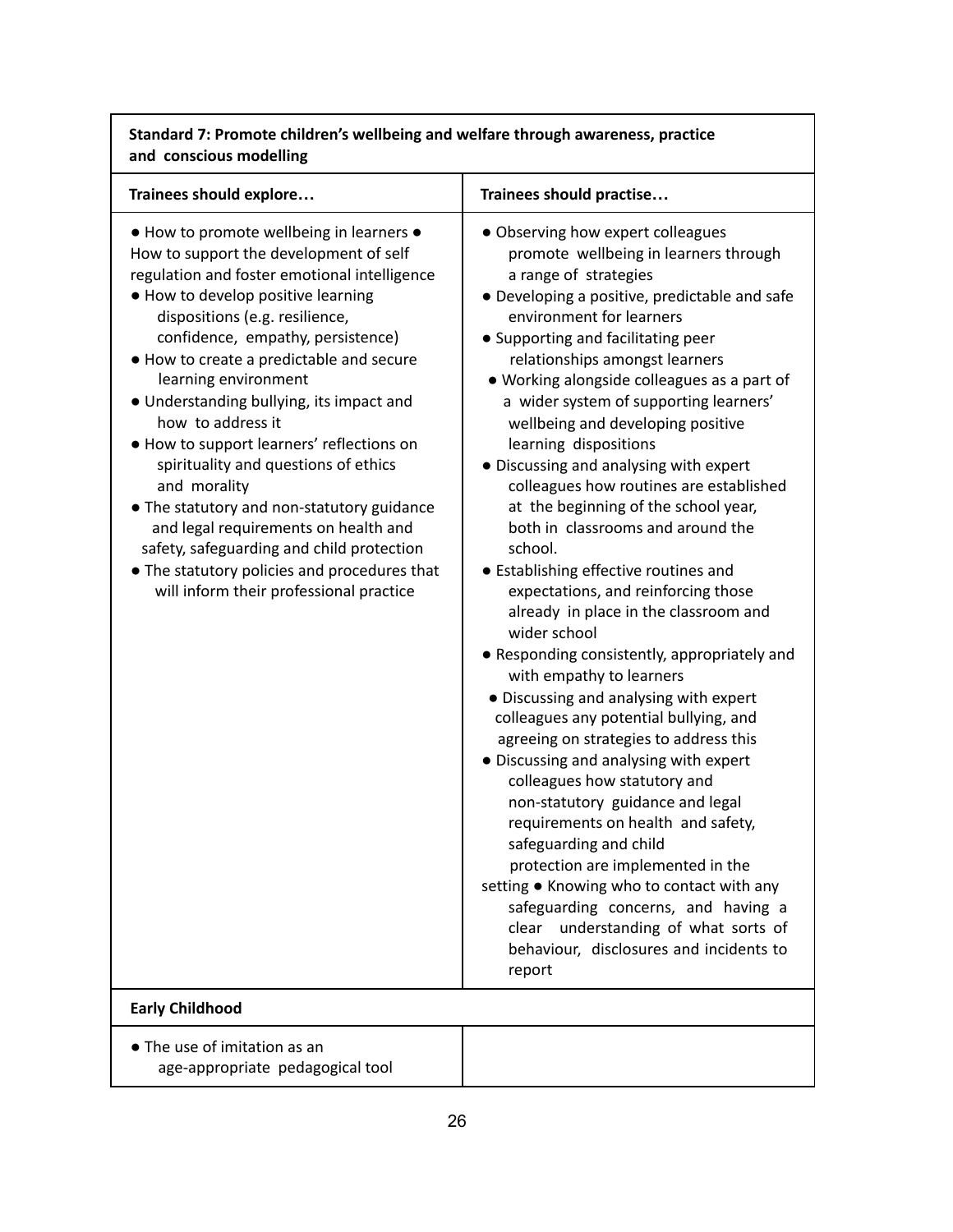| Standard 8: Teachers keep the child at the centre of their wider professional<br>activities, responsibilities and relationships                                                                                                                                                                                                                                                                                                                                                                                                                                                                                                                                                                                                                                                                                                                                                                                                                                                                                                                                                                                                                             |                                                                                                                                                                                                                                                                                                                                                                                                                                                                                                                                                                                                                                                                                                                                                                                                                                                                                                                                                                                                                                                                                                                                                                                                                                                                                                                                                                                                                                                                                               |
|-------------------------------------------------------------------------------------------------------------------------------------------------------------------------------------------------------------------------------------------------------------------------------------------------------------------------------------------------------------------------------------------------------------------------------------------------------------------------------------------------------------------------------------------------------------------------------------------------------------------------------------------------------------------------------------------------------------------------------------------------------------------------------------------------------------------------------------------------------------------------------------------------------------------------------------------------------------------------------------------------------------------------------------------------------------------------------------------------------------------------------------------------------------|-----------------------------------------------------------------------------------------------------------------------------------------------------------------------------------------------------------------------------------------------------------------------------------------------------------------------------------------------------------------------------------------------------------------------------------------------------------------------------------------------------------------------------------------------------------------------------------------------------------------------------------------------------------------------------------------------------------------------------------------------------------------------------------------------------------------------------------------------------------------------------------------------------------------------------------------------------------------------------------------------------------------------------------------------------------------------------------------------------------------------------------------------------------------------------------------------------------------------------------------------------------------------------------------------------------------------------------------------------------------------------------------------------------------------------------------------------------------------------------------------|
| Trainees should explore                                                                                                                                                                                                                                                                                                                                                                                                                                                                                                                                                                                                                                                                                                                                                                                                                                                                                                                                                                                                                                                                                                                                     | Trainees should practise                                                                                                                                                                                                                                                                                                                                                                                                                                                                                                                                                                                                                                                                                                                                                                                                                                                                                                                                                                                                                                                                                                                                                                                                                                                                                                                                                                                                                                                                      |
| • How schools and settings are<br>lead, managed and organised<br>• How teachers and schools/settings take<br>responsibility for continuing<br>professional development<br>. How schools and settings develop<br>community through festivals, events<br>and other activities<br>• How schools and settings can foster a sense<br>of personal, social and community<br>responsibility in their learners<br>• How schools and settings can promote<br>inclusion, reduce marginalisation<br>and<br>challenge discriminatory practices<br>• How schools can develop their<br>curriculum to raise the profile of<br>marginalised<br>communities and societies<br>. How schools can develop anti-racist ways of<br>working<br>. How schools can work actively to reduce<br>barriers and address societal inequalities<br>and unconscious biases for people who<br>may be excluded on the basis of a<br>protected characteristic or other<br>perceived difference<br>. The professional standards, conduct and<br>integrity that is expected of a teacher in<br>both Waldorf and state education,<br>including Part 2 of the Steiner<br>Waldorf Teachers' Standards | • Researching and critically reflecting on<br>educational theory and practice<br>• Strengthening their pedagogical and<br>subject knowledge by participating in<br>wider networks and events<br>• Seeking challenge, feedback and<br>critique from mentors and other<br>colleagues<br>• Reflecting on progress made, recognising<br>strengths and weaknesses and identifying<br>next steps for further improvement<br>• Engaging critically with research and using<br>evidence to critique practice<br>• Discussing and analysing with expert<br>colleagues how they seek support and<br>work as part of a team<br>• Discussing and analysing with expert<br>colleagues how the setting develops their<br>sense of community, and contributes to<br>the wider community<br>• Discussing and analysing with expert<br>colleagues how they develop a<br>sense<br>personal, social and community<br>responsibility in learners<br>• Receiving clear consistent and effective<br>mentoring to ensure that their teaching is<br>inclusive and challenges damaging<br>stereotypes<br>• Receiving clear consistent and effective<br>mentoring to ensure that their practice<br>is anti-racist<br>• Receiving clear consistent and effective<br>mentoring to ensure that they uphold the<br>professional standards and conduct<br>expected of a Waldorf teacher<br>• Protecting time for rest and recovery, and<br>being aware of the sources of support<br>available to support their own wellbeing |
| <b>Early Childhood</b>                                                                                                                                                                                                                                                                                                                                                                                                                                                                                                                                                                                                                                                                                                                                                                                                                                                                                                                                                                                                                                                                                                                                      |                                                                                                                                                                                                                                                                                                                                                                                                                                                                                                                                                                                                                                                                                                                                                                                                                                                                                                                                                                                                                                                                                                                                                                                                                                                                                                                                                                                                                                                                                               |
| • The use of appropriate diverse resources to                                                                                                                                                                                                                                                                                                                                                                                                                                                                                                                                                                                                                                                                                                                                                                                                                                                                                                                                                                                                                                                                                                               |                                                                                                                                                                                                                                                                                                                                                                                                                                                                                                                                                                                                                                                                                                                                                                                                                                                                                                                                                                                                                                                                                                                                                                                                                                                                                                                                                                                                                                                                                               |

support storytelling, play, other .activities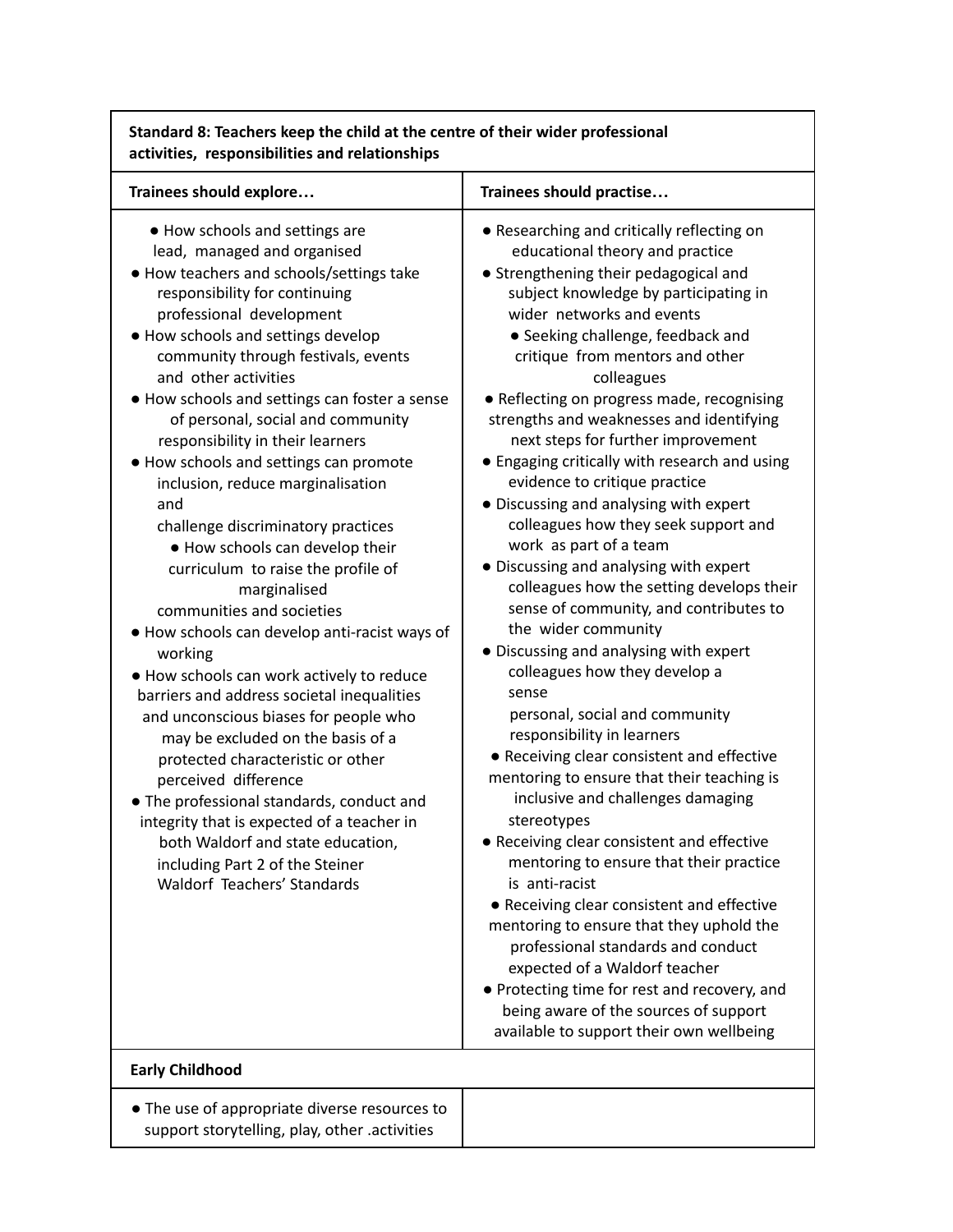### Suggested reading:

Texts specific to Early Childhood appear in blue.

Anstee, P. (2011) The Differentiation Pocketbook. Teachers' Pocketbooks

Bransby, K., & Rawson, M. (2021, January). Contemporary Waldorf Education: A Framework for Curriculum Practice. Retrieved from https://www.steinerwaldorf.org/wp content/uploads/2021/02/1.Waldorf-Education-for-the-Future-A-Framework-for-Curriculum Practice.pdf

Dahlin, B. (2017). Rudolf Steiner: The Relevance of Waldorf Education. Springer.

Drummond, M. J., & Jenkinson, S. (n.d.). Meeting the Child: Approaches to Observation and Assessment in Steiner Kindergartens. University of Plymouth and the Steiner Waldorf Early Years Research Group.

Eller, H., & Eller, C. (2018). The Four Temperaments. Waldorf Publications.

Ephgrave, A. (2018). Planning in the Moment with Young Children. Routledge.

Gelitz, P., & Strehlow, A. (2014). Seven Life Processes. Verlag Freies Geistesleben.

Gershon, M (2015) How to use Bloom's Taxonomy in the Classroom

Harper, C. (2021). Better Out Than In. Steiner Waldorf Schools Fellowship.

IASWECE. (2018). Non-judgemental Assessment in Steiner/Waldorf Early Childhood Settings. IASWECE.

Imbeau, M. and Tomlinson, C.A. (2011) Managing a Differentiated Classroom: a practical guide. **Scholastic** 

Jones, L. (2006). What Does Spirituality in Education Mean? Journal of College and Character, 6:7.

Long-Breipohl, R. (2012). Under the Stars. Hawthorn Press.

Meyerkort, M., & Lissau, R. (2000). The Challenge of the Will. Rudolf Steiner College

Press. Mittlemark, M. B., & Bauer, G. (2017). Meanings of Salutogenesis. Springer.

Nicol, J. (2021). Diversity, Inclusion, Festivals and More. Kindling Journal for Steiner Waldorf Early Childhood Education and care, Issue 40.

Nicol, J. (2021). Diversity, Inclusion, Relationship and Community. Kindling Journal SW Early Childhood Education, Iss 39.

Nicol, J. (Iss 36, 2019). Pioneers. Kindling SW Early Childhood Journal.

Nicol, J., & Taplin, J. T. (2012). Understanding the Steiner Waldorf Approach. Routledge.